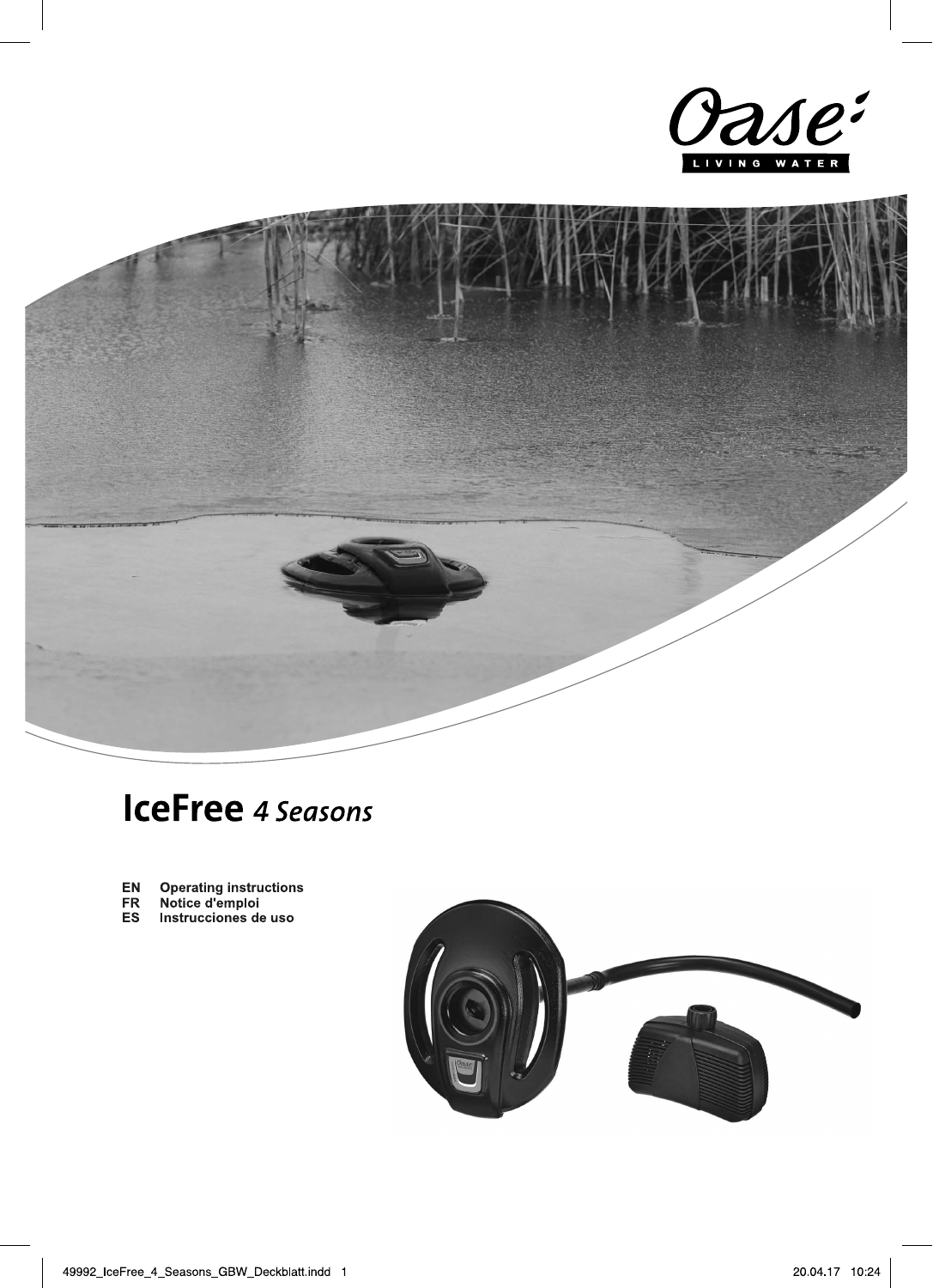

2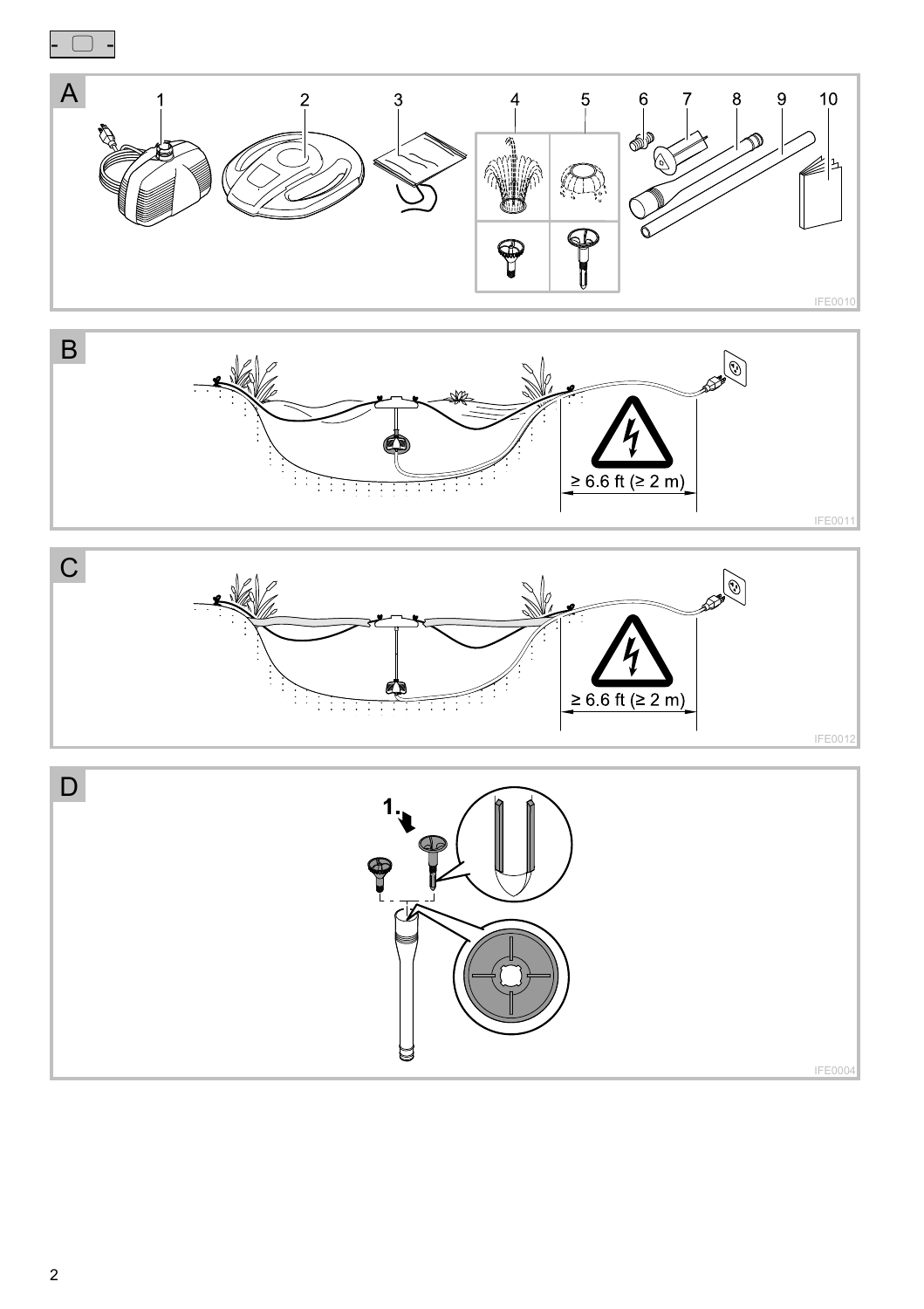





 $\Box$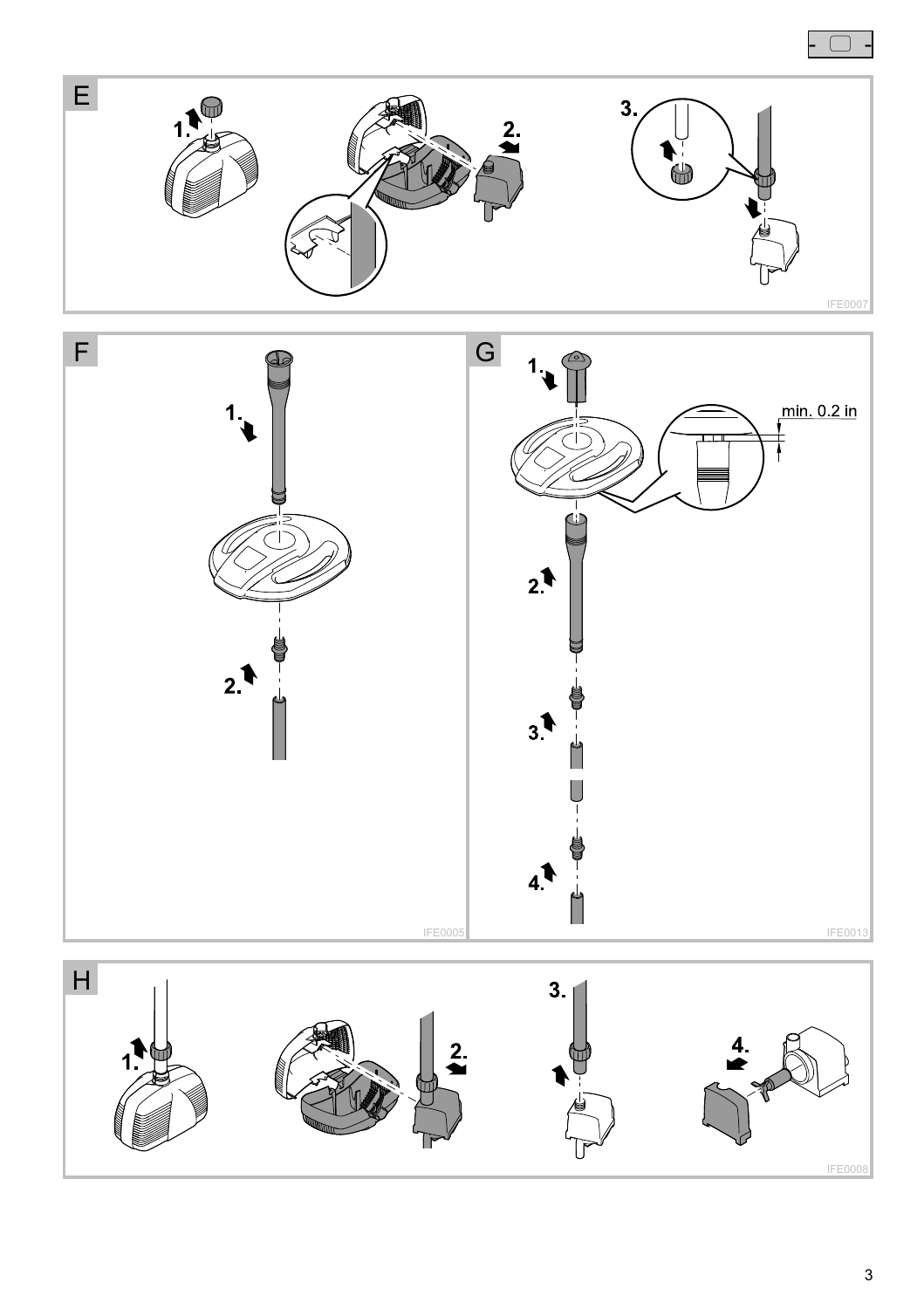**Translation of the original Operating Instructions** 

# **WARNING**

- This unit can be used by children aged 8 and above and by persons with reduced physical, sensory or mental capabilities or lack of experience and knowledge if they are supervised or have been instructed on how to use the unit in a safe way and they understand the hazards involved.
- Do not allow children to play with the unit.
- Only allow children to carry out cleaning and user maintenance under supervision.
- Ensure that the unit is fused for a rated fault current of max. 30 mA by means of a fault current protection device.
- Only connect the unit if the electrical data of the unit and the power supply correspond. The unit data is to be found on the unit type plate, on the packaging or in this manual.
- Possible death or severe injury from electrocution! Before reaching into the water, disconnect all electrical units in the water from the mains.
- Only operate the unit if no persons are in the water.
- Do not use the unit if electrical cables or housings are damaged.
- A damaged connection cable cannot be replaced. Dispose of the unit.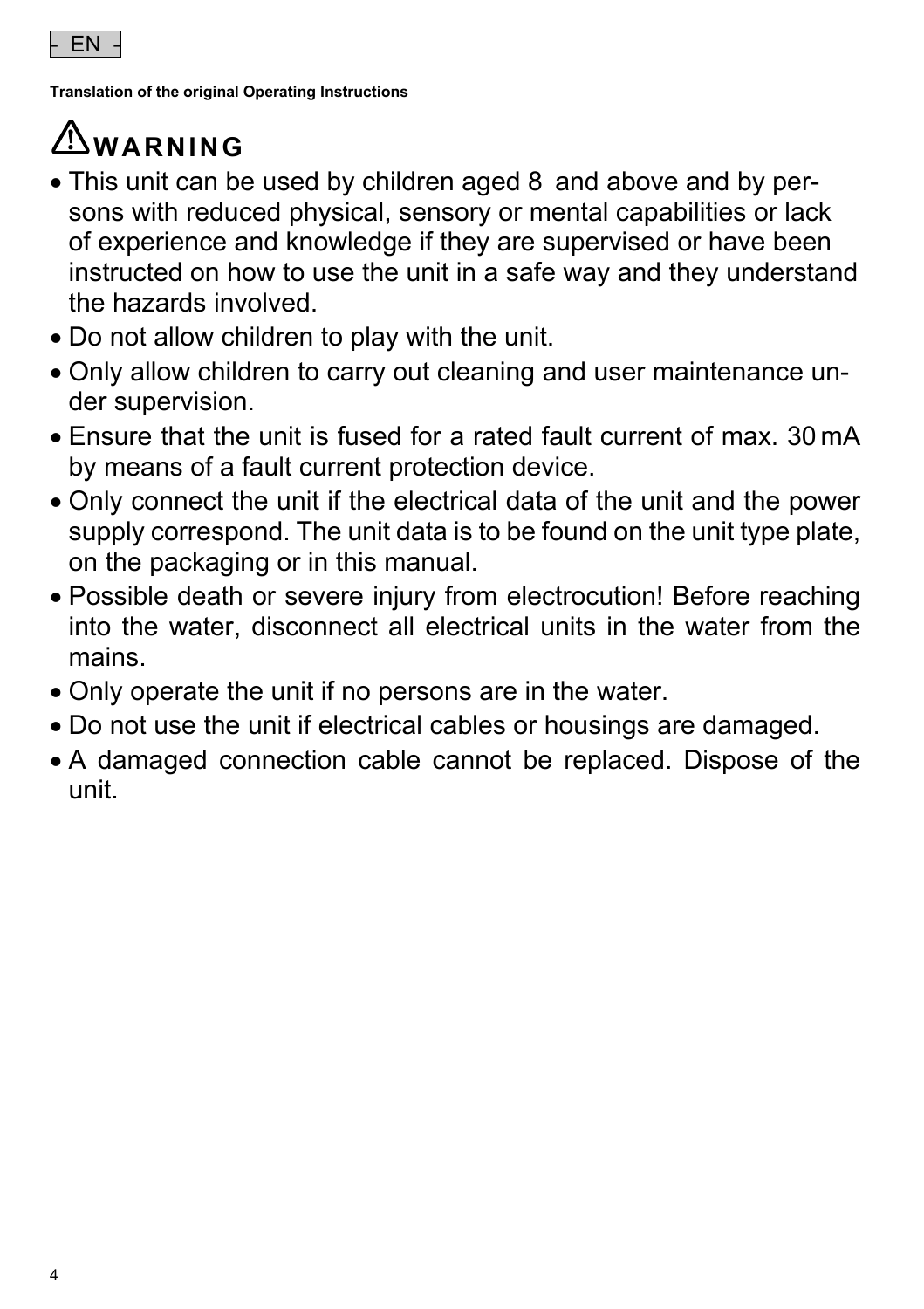

### **Safety information**

#### **Correct electrical installation**

- Electrical installations must meet the national regulations and may only be carried out by a qualified electrician.
- A person is regarded as a qualified electrician if, due to his/her vocational education, knowledge and experience, he or she is capable of and authorised to judge and carry out the work commissioned to him/her. This also includes the recognition of possible hazards and the adherence to the pertinent regional and national standards, rules and regulations.
- For your own safety, please consult a qualified electrician.
- Extension cables and power distributors (e.g. outlet strips) must be suitable for outdoor use (splash-proof).
- Protect the plug connection from moisture.
- Only connect the unit to a correctly fitted socket.

#### **Safe operation**

- The impeller unit in the pump contains a magnet with a strong magnetic field that may affect the operation of pacemakers or implantable cardioverter defibrillators (ICDs). Always keep magnets at least 0.2 m away from implanted devices.
- Never carry or pull the unit by the electrical cable.
- Route cables such that they are protected from damage and do not present a tripping hazard.
- Never carry out technical changes to the unit.
- Only carry out work on the unit described here.
- Only use original spare parts and accessories for the unit.

#### **Information about these operating instructions**

Welcome to OASE Living Water. You have made a good choice by purchasing this product IceFree 4 Seasons.

Prior to commissioning the unit, please read the instruction manual carefully and fully familiarise yourself with the unit. Ensure that any work on or with this unit is carried out according to this manual.

Adhere to the safety information for the correct and safe use of the unit.

Keep these instructions in a safe place. Please also hand over the instructions when passing the unit on to a new owner.

#### **Warnings used in these instructions**

#### **Warnings**

The warning information is categorised by signal words, which indicate the extent of the hazard.

# **WARNING**

- Indicates a possibly hazardous situation.
- Non-observance may lead to death or serious injuries.



# **CAUTION**

- Indicates a possibly hazardous situation.
- Non-observance may lead to slight or minor injuries.



#### **NOTE**

Information for the purpose of clarification or for preventing possible damage to assets or to the environment.

#### **Cross-references used in these instructions**

- A reference to a figure, e.g. figure A.
- $\rightarrow$  Reference to another section.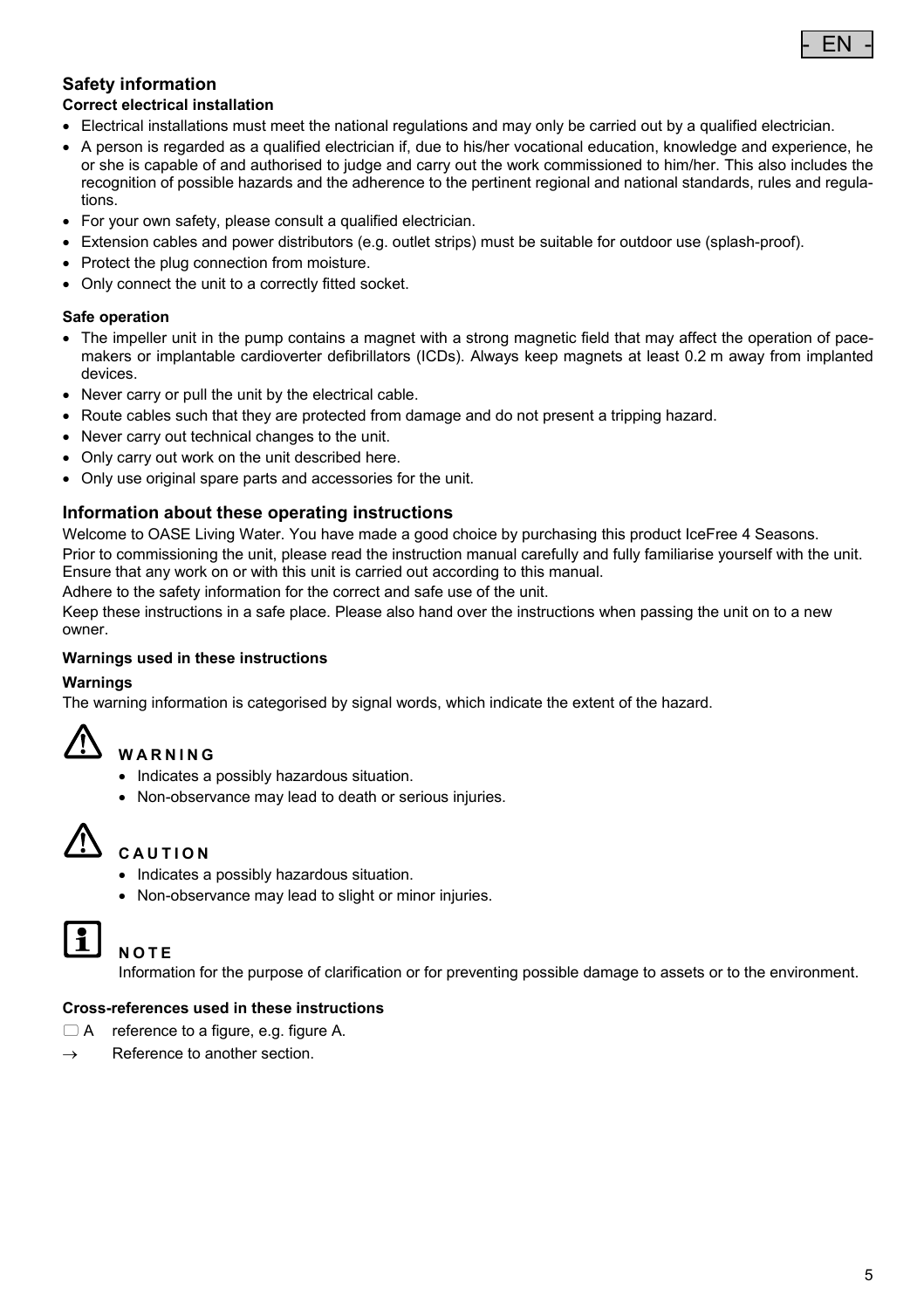

#### **Scope of delivery**

| $\Box$ A       | <b>IceFree 4 Seasons</b>     |
|----------------|------------------------------|
| Item           | <b>Description</b>           |
|                | 1 × pump with filter housing |
| $\overline{2}$ | $1 \times$ float             |
| 3              | $1 \times$ filter bag        |
| $\overline{4}$ | 1 × lava nozzle              |
| 5              | 1 x volcano nozzle           |
| 6              | $2 \times$ hose connector    |
| 7              | $1 \times$ stop plug         |
| 8              | $1 \times$ nozzle pipe       |
| 9              | $2 \times$ hose              |
| 10             | 1 × operating instructions   |

#### **Product Description**

IceFree 4 Seasons is a pump with a float, which can be used to keep outdoor ponds free of ice during the frost season. Outside the frost season, the nozzles of the unit can be used to create a fountain and aerate the pond. Filter housings and filter bags protect the pump from dirt and leaves.

#### **Intended use**

IceFree 4 Seasons, referred to as "unit", may only be used as specified in the following:

- For ventilating garden ponds.
- For keeping garden ponds free of ice.
- Operate in accordance with instructions.
- Operation under observance of the permissible water quality. ( $\rightarrow$  Water quality)

The following restrictions apply to the unit:

- Do not use in swimming ponds.
- Only operate pump under water.
- Never use the unit with fluids other than water.
- Do not use for commercial or industrial purposes.
- Do not use in conjunction with chemicals, foodstuff, easily flammable or explosive substances.

#### **Installation**

The unit must be completely assembled before it is placed in the pond. During assembly, prepare the unit either for winter mode (pond de-icer) or for summer mode (pond aerator).

#### **Ice protector**

For winter mode, assemble the unit and set it up so that warmer water from the lower regions of the body of water can be pumped to the surface of the water.

Adhere to the following conditions for dry installation:

 $\Box$  C

- Set up the unit before the start of the frost period.
- Use a string to fasten the floater on the pond bank.
- Immerse the pump as deeply as possible in the water (but keep at least 4 in. (10 cm) away from the bottom of the pond).
- Only operate the unit in bodies of water with a minimum depth of 31.5 in. (80 cm).
- Operate the unit without a filter bag.
- Recommendation: Only operate the unit when the air temperature is above  $-4^{\circ}F$  ( $-20^{\circ}C$ ).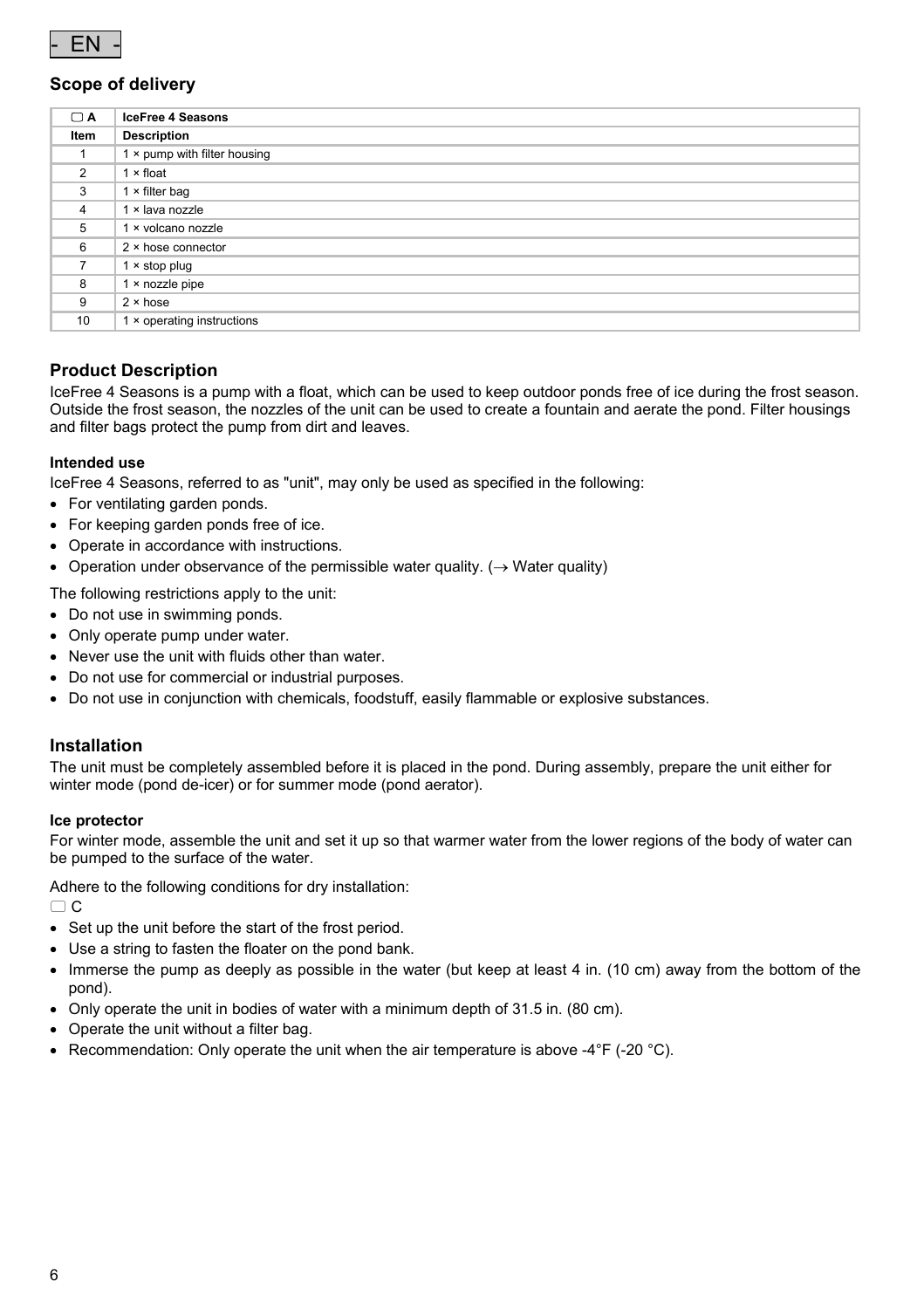# - EN -

#### **Install the float**

How to proceed:

 $\cap$  G

- 1. Push the stop plug into the opening of the float from the top.
- Push it into the float as far as possible.
- 2. Attach the nozzle pipe onto the stop plug protruding from the bottom of the float.
- Do not push in all the way, but leave a gap of at least 0.25 in. (0.5 cm) between the float and the nozzle pipe.

#### **Fitting the pump**

How to proceed:

 $\cap$  E

- 1. Turn the union nut counter-clockwise and remove it.
- 2. Open the filter housing, remove the pump from the filter housing.
- 3. Join the supplied hoses using an adapter piece, fit the union nut on the hose, then push the hose as far as possible onto the pump outlet.
	- Shorten the hose if necessary.
- 4. Reassemble the unit in the reverse order.
	- Guide the power cable through the cable duct at the bottom of the filter housing.

#### **Pond ventilator**

For summer mode, assemble and set up the unit so that it produces a fountain. Install the respective nozzle according to the desired water spray pattern.



# **NOTE**

Water loss is possible. Do not set up the unit too close to the edge of the pond.

Keep a minimum distance of 15.75 in. (40 cm) from the edge.

Adhere to the following conditions for dry installation:

 $\cap$  B

- Use a string to fasten the floater on the pond bank.
- Only operate the unit in bodies of water with a minimum depth of 15.75 in. (40 cm).
- Do not immerse the pump as deeply as you would for winter mode (ideally approx. 15.75 in. (40 cm) deep).

#### **Fitting the nozzle**

How to proceed:

 $\cap$  D

- 1. Insert the nozzle in the nozzle pipe and turn clockwise to tighten.
	- "Volcano" nozzle: Align the nose at the bottom of the nozzle with the groove in the nozzle pipe, then screw in place.
- 2. Adjusting the fountain height: Turn the nozzle in/out by a few revolutions.

#### **Installing the floater**

How to proceed:

 $\cap$  F

- 1. Push the nozzle pipe into the opening of the float from the top.
- Push it in completely so that the nozzle pipe is flush with the float at the top.
- 2. Take a hose and place a hose connector onto the end of it. Then attach this hose connector together with the hose to the bottom of the nozzle pipe.
	- Only use one hose. Installing both hoses will negatively impact the flow rate of the pump.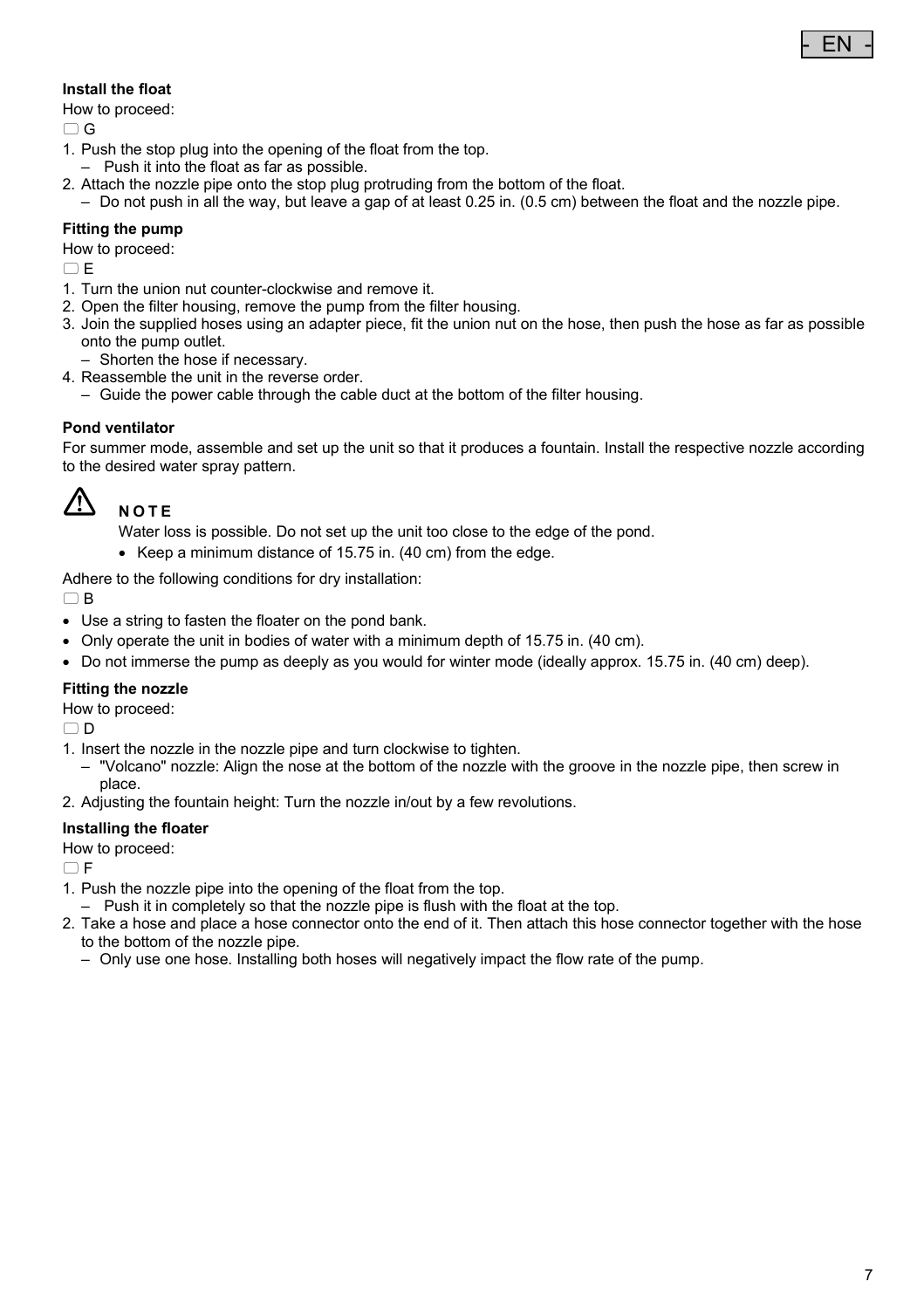

#### **Fitting the pump**



#### **NOTE**

In warm temperatures, the pump must sit higher in the water than in cold temperatures. More particles of dirt are generated in warm temperatures, particularly at the bottom of the pond. These may damage the pump or impact its flow rate.

- Only use one hose.
- Shorten the hose if necessary.
- Use a filter bag.

 $\Box$ E

- See winter mode.  $(\rightarrow$  Fitting the pump)
- Enclose the pump in the filter bag and close the filter bag tightly.
	- This protects the pump from fine dirt particles.

#### **Commissioning/start-up**



# **NOTE**

Prevent the pump from running dry. Otherwise the pump will be destroyed.

Only operate the pump when it is immersed.

This is how to connect the power supply:

**To turn on:** Connect the unit to the electrical outlet. The unit switches on immediately.

**To turn off:** Disconnect the unit from the electrical outlet.

#### **Remedy of faults**

| <b>Malfunction</b>            | Cause                                                         | Remedy                      |
|-------------------------------|---------------------------------------------------------------|-----------------------------|
| The unit is not pumping water | No power supply                                               | Check the power supply      |
|                               | Hose is not hanging straight, is twisted or dirty             | Check/clean hose            |
|                               | Pump housing, filter bag and/or nozzle is dirty               | Clean                       |
|                               | Volcano nozzle is screwed all the way into the<br>nozzle pipe | Unscrew the nozzle slightly |

#### **Maintenance and cleaning**

For cleaning and maintenance, take the unit out of the water and dismantle it. If necessary, the impeller unit can also be replaced this way.



# **WARNING**

Electrical current may cause death or severe injuries.

- $\bullet$  Electrical units and installations with a rated voltage of U > 12 V AC or U > 30 V DC located in the water: Prior to reaching into the water, disconnect units and installations from the mains.
- Disconnect the power plug before carrying out any work on the unit.
- Secure the unit to prevent unintentional switching on.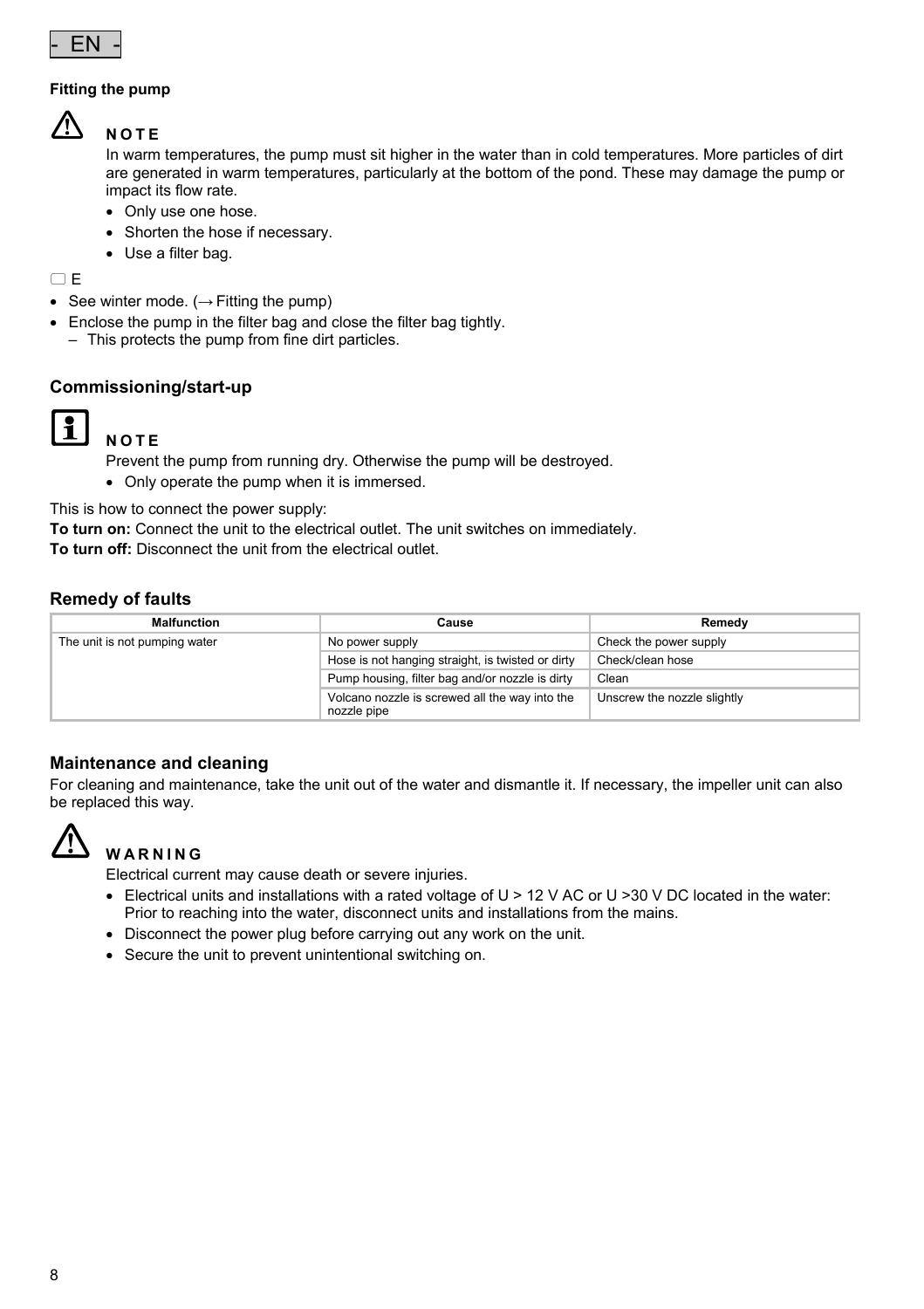

#### **Cleaning the device**

Recommendation regarding cleaning:

- Clean the unit as required but at least twice a year.
- When cleaning the pump, pay particular attention to the cleaning of the impeller unit and pump housing.
- Do not use aggressive cleaning agents or chemical solutions as they could attack the housing or impair the function of the unit.
- Recommended cleaning agent for removing stubborn limescale deposits:
	- Vinegar- and chlorine-free household cleaning agent.
- Clean the outside of the pump. – Use a soft brush as an aid.
- After cleaning, thoroughly rinse all parts in clean water.

#### **Replacing the impeller unit**



# **NOTE**

The impeller unit contains strong magnets that attract magnetic particles (e.g. iron filings).

 All particles must be removed from the impeller unit before reassembly. Any remaining particles can cause irreparable damage to the impeller unit and motor block.

#### How to proceed:

 $\cap$ H

- 1. Turn the union nut counter-clockwise and remove it.
- 2. Open the filter housing, remove the pump from the filter housing.
- 3. Pull the hose off the pump.
- 4. Pull apart the pump housing, pull off the impeller unit.
- 5. Replace the impeller unit or clean the components with clear water and a soft brush.
- 6. Reassemble the unit in the reverse order.
- Guide the power cable through the cable duct at the bottom of the filter housing.

#### **Storage**

Before putting the unit in storage, thoroughly clean it with a brush and water. Check the unit for damage and replace damaged components. Store the pump immersed or filled with water. Do not immerse the power plug in water.

#### **Wear parts**

• Impeller unit

#### **Spare parts**

The use of original parts from OASE ensures continued safe and reliable operation of the unit.

Please visit our website for spare parts drawings and spare parts.



www.oase-livingwater.com/spareparts

### **Disposal**



**NOTE**

Do not dispose of this unit with domestic waste.

• Render the unit unusable beforehand by cutting the cables and dispose of the unit via the return system provided for this purpose.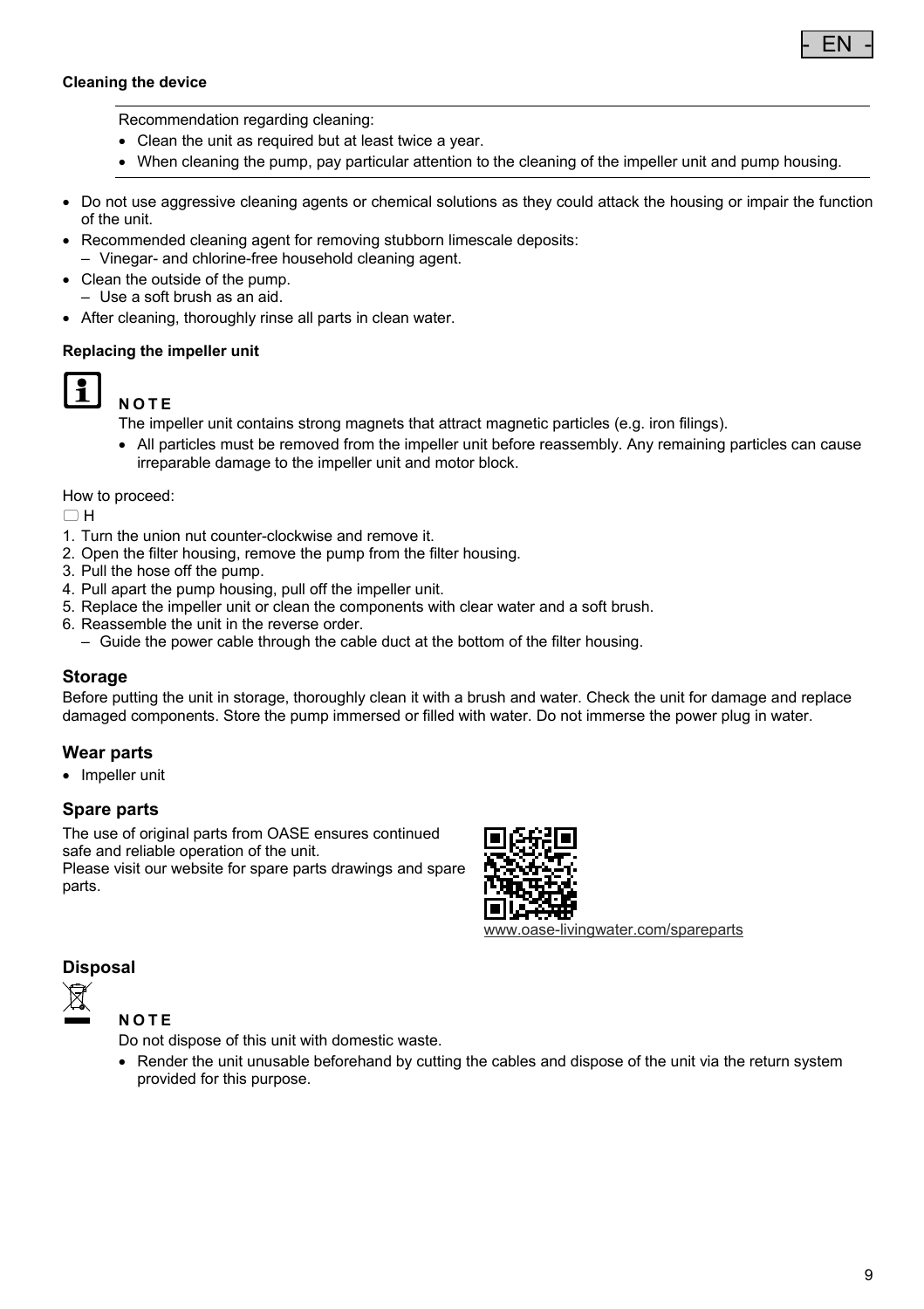

**Traduction de la notice d'emploi originale** 

# **AVERTISSEMENT**

- Dans le cas où cet appareil serait utilisé par des mineurs de moins de 8 ans ainsi que par des personnes souffrant d'un handicap mental ou plus généralement par des personnes manquant d'expérience, un adulte averti devra être présent, qui renseignera le mineur ou la personne fragilisée concernée sur le bon emploi de ce matériel.
- Les enfants ne doivent pas jouer avec cet appareil.
- Ne pas laisser un enfant sans surveillance pour le nettoyage ou l'entretien.
- Veiller à ce que l'appareil soit absolument protégé par fusible par le biais d'une protection différentielle avec un courant assigné de 30 mA maximum.
- Ne brancher l'appareil que lorsque les caractéristiques électriques de l'appareil et de l'alimentation électrique correspondent. Les caractéristiques de l'appareil sont indiquées sur la plaque signalétique de l'appareil, sur l'emballage ou dans cette notice d'emploi.
- Il existe un risque d'électrocution pouvant entraîner la mort ou des blessures graves ! Avant tout contact avec l'eau, couper l'alimentation de tous les appareils électriques se trouvant dans l'eau.
- Utiliser l'appareil uniquement lorsque personne ne se trouve dans l'eau.
- Ne pas utiliser l'appareil lorsque les câbles électriques ou les boîtiers sont endommagés.
- Un câble de raccordement endommagé ne peut pas être remplacé. Mettre l'appareil au rebut.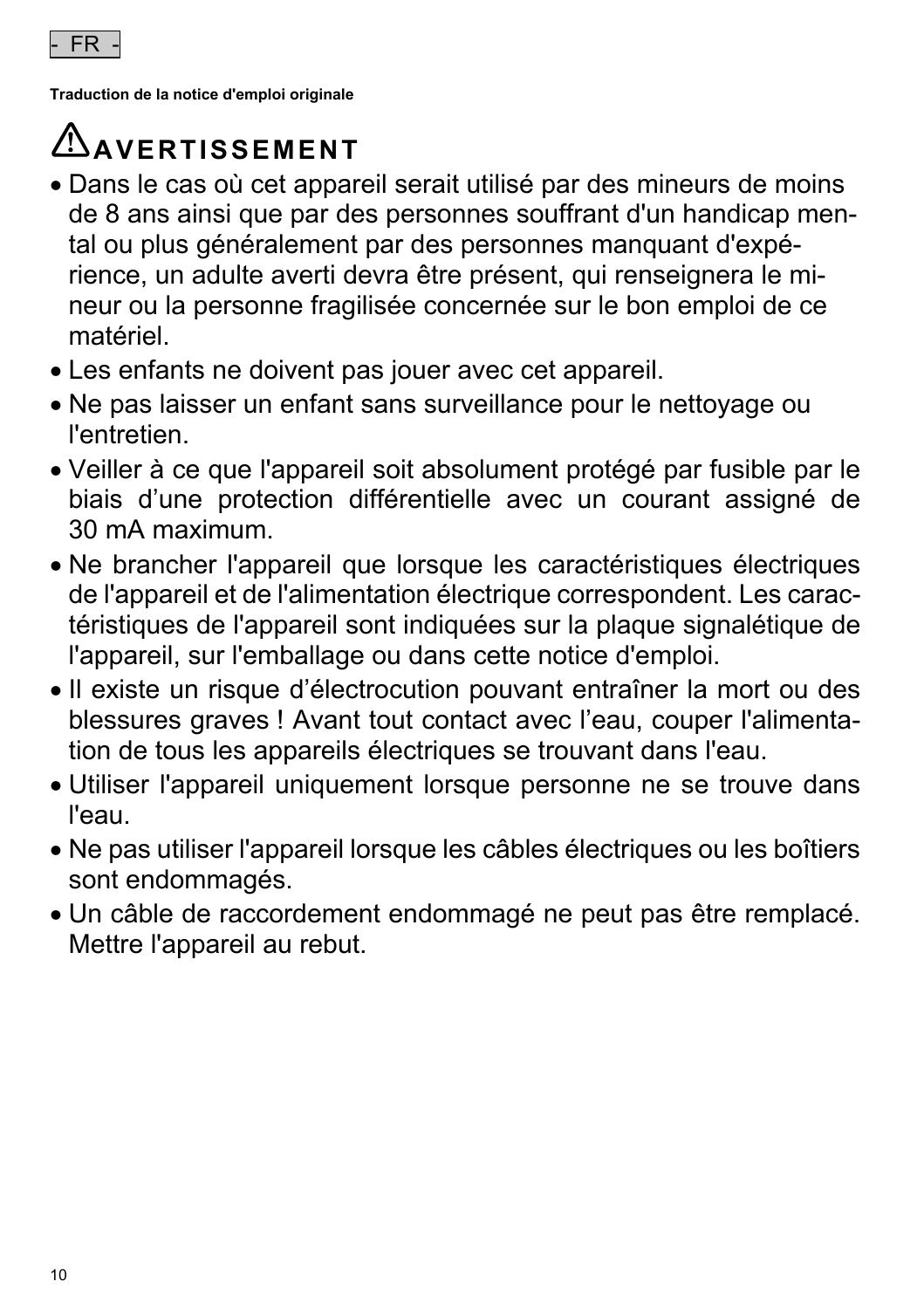

# **Consignes de sécurité**

#### **Installation électrique correspondant aux prescriptions**

- Les installations électriques doivent répondre aux règlements d'installation nationaux et leur exécution est exclusivement réservée à un technicien électricien.
- Une personne est considérée comme technicien électricien lorsqu'elle est capable et habilitée à apprécier et réaliser les travaux qui lui sont confiés en raison de sa formation technique, de ses connaissances et de son expérience. Travailler en tant que technicien consiste également à identifier d'éventuels dangers et à respecter les normes régionales et nationales, les règlements et les dispositions en vigueur qui se rapportent aux tâches à exécuter.
- En cas de questions et de problèmes, prière de vous adresser à un technicien électricien.
- Les câbles de rallonge et le distributeur de courant (p. ex. blocs multiprises) doivent être conçus pour une utilisation en extérieur (protégé contre les projections d'eau).
- Protéger les raccordements à fiche contre l'humidité.
- Raccorder l'appareil uniquement à une prise installée de manière réglementaire.

#### **Exploitation sécurisée**

- L'unité de fonctionnement dans l'appareil contient un aimant à champ magnétique puissant qui risque d'avoir un impact sur les stimulateurs cardiaques ou les défibrillateurs implantés (ICD). Maintenir une distance d'au moins 0,2 m entre l'implant et l'aimant.
- Ne pas porter ou tirer l'appareil par les câbles électriques.
- Poser les câbles de manière à ce qu'ils soient protégés contre d'éventuels endommagements et veiller à ce que personne ne puisse trébucher.
- Ne jamais procéder à des modifications techniques sur l'appareil.
- N'exécuter que les travaux décrits sur la notice sur l'appareil.
- N'utiliser que des pièces de rechange et des accessoires d'origine pour l'appareil.

#### **Remarques relatives à cette notice d'emploi**

Bienvenue chez OASE Living Water. Avec l'acquisition du produit IceFree 4 Seasons vous avez fait le bon choix. Avant la première utilisation de l'appareil, lire attentivement cette notice d'emploi et se familiariser avec l'appareil. L'exécution de tous les travaux avec et sur cet appareil est autorisée uniquement si elle est conforme aux directives jointes.

Respecter impérativement les consignes de sécurité relatives à une utilisation correcte et en toute sécurité. Conserver soigneusement cette notice d'emploi. Lors d'un changement de propriétaire, prière de transmettre également cette notice d'emploi.

#### **Avertissements dans cette notice d'emploi**

#### **Avertissements**

Dans cette notice, les avertissements sont classés par mots de signalisation qui indiquent l'ampleur du risque.



### **AVERTISSEMENT**

- signale une situation éventuellement dangereuse.
- Le non-respect risque d'entraîner la mort ou des blessures graves.



### **ATTENTION**

- signale une situation éventuellement dangereuse.
- Le non-respect risque d'entraîner de légères blessures et futiles.



#### **REMARQUE**

Informations permettant d'assurer une meilleure compréhension et d'éviter des dommages matériels ou environnementaux.

#### **Références dans cette notice d'emploi**

- A Renvoi à l'illustration, p. ex. Figure A.
- $\rightarrow$  Renvoi à un autre chapitre.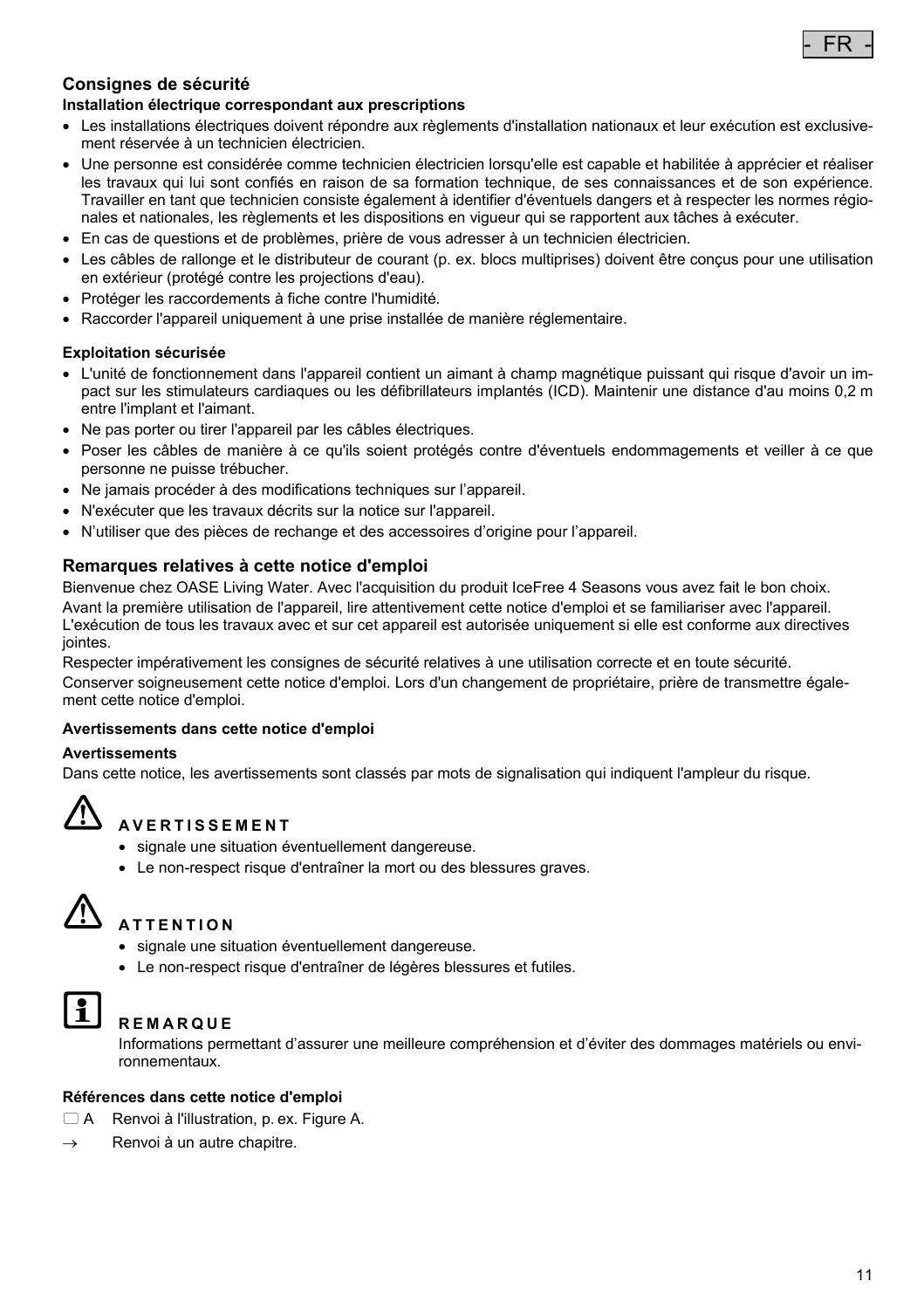

#### **Pièces faisant partie de la livraison**

| $\Box$ A       | <b>IceFree 4 Seasons</b>       |
|----------------|--------------------------------|
| Pos.           | <b>Descriptif</b>              |
|                | 1 × Pompe avec corps du filtre |
| $\overline{2}$ | 1 × Flotteur                   |
| 3              | 1 × Sac filtrant               |
| $\overline{4}$ | 1 × Ajutage Lava               |
| 5              | 1 × Ajutage Volcan             |
| 6              | 2 × Raccord pour tuyaux        |
| 7              | 1 × Bouchon                    |
| 8              | 1 × Tuyau d'ajutage            |
| 9              | $2 \times$ Tuyau               |
| 10             | 1 × Notice d'emploi            |

#### **Description du produit**

IceFree 4 Seasons est une pompe avec flotteur pouvant être utilisée pendant la période de gel en tant qu'anti-glace. En dehors de la période de gel, l'appareil peut créer une fontaine au moyen de l'ajutage et aérer le bassin. Le corps du filtre et le sac filtrant tiennent les particules de salissures et les feuilles éloignées de la pompe.

#### **Utilisation conforme à la finalité**

IceFree 4 Seasons, appelé par la suite «appareil», doit être utilisé exclusivement comme suit :

- Pour l'aération des bassins de jardin.
- Pour protéger le bassin d'un gel complet.
- Exploitation dans le respect des données techniques.
- Exploitation dans le respect des valeurs d'eau admissibles.  $(\rightarrow$  valeurs de l'eau)

Les restrictions suivantes sont valables pour l'appareil :

- Ne pas utiliser dans des piscines naturelles.
- Utiliser la pompe uniquement en immergé.
- Ne jamais utiliser dans d'autres liquides que de l'eau.
- Ne pas utiliser à des fins commerciales ou industrielles.
- Ne pas utiliser en relation avec des produits chimiques, des produits alimentaires, des matériaux facilement inflammables ou explosifs.

#### **Montage**

Il est indispensable que l'appareil soit entièrement assemblé avant de pouvoir le placer dans la pièce d'eau. Il est soit préparé pour une utilisation en hiver (anti-glace) ou pour une utilisation en été (aérateur de bassin).

#### **Anti-glace**

Pour une utilisation en hiver, l'appareil est assemblé et installé de sorte que de l'eau plus chaude provenant des strates plus profondes du bassin puisse être ramenée à la surface de l'eau.

Respecter les conditions suivantes lors d'une mise en place à sec :

 $\Box$  C

- Installer l'appareil avant le début de la période de gel.
- Fixer le flotteur à la berge au moyen d'une ficelle.
- La pompe doit si possible être suspendue librement en profondeur dans l'eau (maintenir au moins 4 in. (10 cm) d'écart avec le fond du bassin).
- Utiliser l'appareil uniquement dans les bassins ayant une profondeur d'au moins 31.5 in. (80 cm).
- Utiliser l'appareil sans sac filtrant.
- Conseil : Uniquement utiliser l'appareil lorsque la température de l'air est supérieure à -4°F (-20 °C).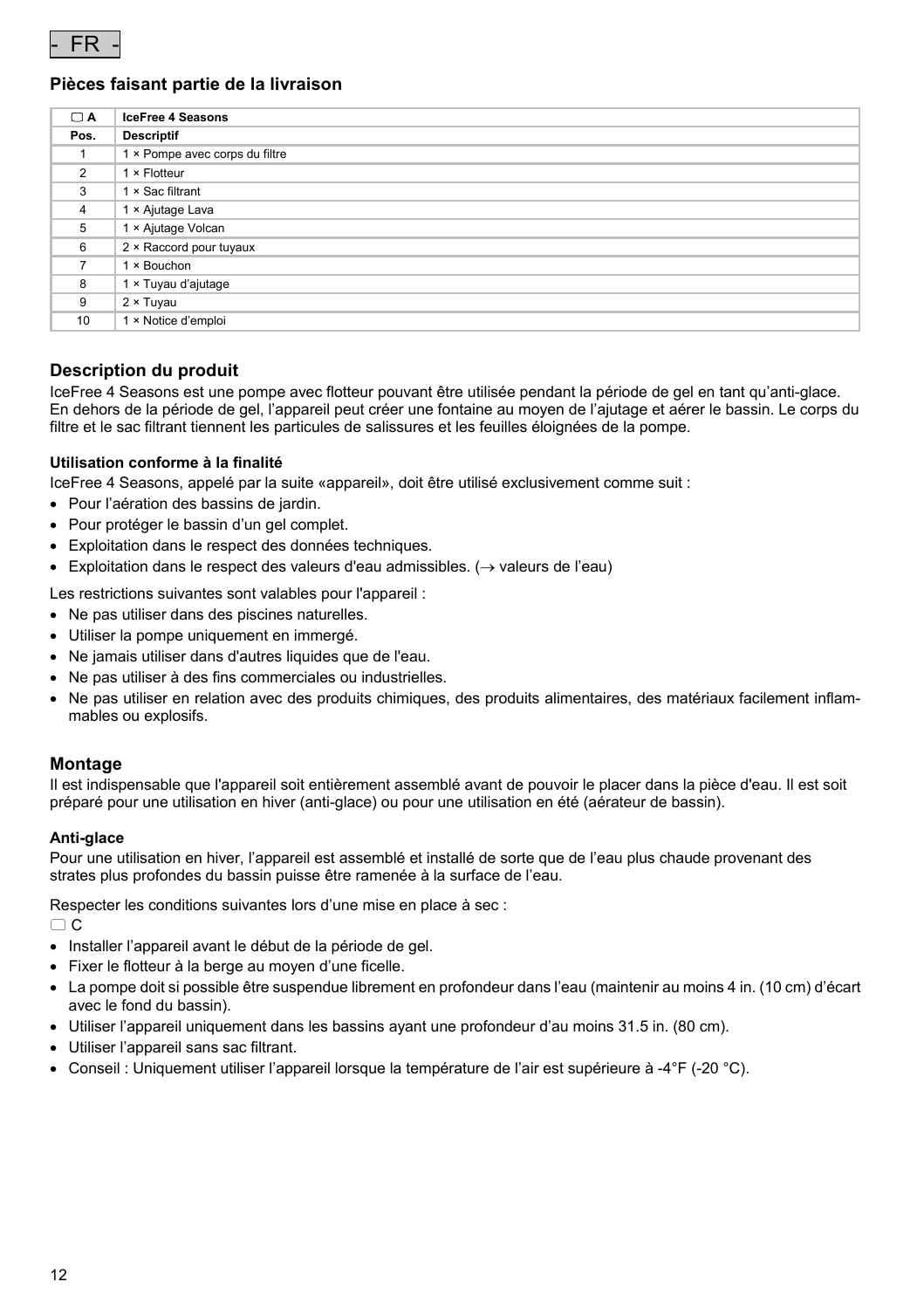#### **Montage du flotteur**

Voici comment procéder :

 $\cap$  G

- 1. Enfoncer le bouchon dans l'ouverture du flotteur par le haut.
- L'enfoncer aussi loin que possible dans le flotteur.
- 2. Pousser le tuyau d'ajutage sur le bouchon dépassant sous du flotteur.
- Ne pas le pousser complètement dessus mais laisser un écart min. de 0,25 in. (0,5 cm) entre le flotteur et le tuyau d'ajutage.

#### **Montage de la pompe**

Voici comment procéder :

 $\Box$ E

- 1. Visser l'écrou-raccord dans le sens anti-horaire et le retirer.
- 2. Ouvrir le corps du filtre et retirer la pompe du logement de filtre.
- 3. Assembler les tuyaux fournis à l'aide d'un adaptateur, enfiler l'écrou-raccord sur le tuyau, enfoncer le tuyau aussi loin que possible sur la sortie de pompe.
- Raccourcir le tuyau si nécessaire.
- 4. Remonter l'appareil en suivant l'ordre inverse.
	- Faire passer le câble de raccordement à travers la conduite de câble en bas dans le corps du filtre.

#### **Aérateur de bassin**

Pour une utilisation en été, l'appareil est assemblé et installé de sorte à produire une fontaine. L'ajutage correspondant est monté pour obtenir le jet d'eau souhaité.

#### I 2 I **REMARQUE**

Perte d'eau possibles. Ne pas installer l'appareil trop près du bord du bassin.

Installer l'appareil en respectant un écart minimal de 15,75 in. (40 cm) par rapport au bord du bassin.

Respecter les conditions suivantes lors d'une mise en place à sec :

 $\Box$ B

- Fixer le flotteur à la berge au moyen d'une ficelle.
- Utiliser l'appareil uniquement dans les bassins ayant une profondeur d'au moins 15,75 in. (40 cm).
- Laisser la pompe suspendue librement à une profondeur moins importante que pour une utilisation en hiver (profondeur optimale env. 15,75 in. (40 cm)).

#### **Montage de l'ajutage**

Voici comment procéder :

 $\cap$  D

- 1. Introduire l'ajutage sur le tuyau d'ajutage et le fixer en le tournant dans le sens horaire.
- Ajutage Volcan : Aligner l'extrémité inférieure de l'ajutage par rapport à l'encoche dans le tuyau d'ajutage puis visser.
- 2. Réglage de la hauteur de la fontaine : Visser / dévisser l'ajutage en effectuant quelques tours.

#### **Montage du flotteur**

Voici comment procéder :

 $\bigcap F$ 

- 1. Insérer le tuyau d'ajutage par le haut dans l'ouverture du flotteur.
- Insérer complètement le tuyau d'ajutage de sorte qu'il soit au même niveau que le flotteur.
- 2. Prendre un tuyau et insérer un raccord pour tuyau sur son extrémité. Puis insérer le raccord de tuyau avec le tuyau depuis le bas sur le tuyau d'ajutage.
	- N'utiliser qu'un seul tuyau, le montage des deux tuyaux altère le débit de la pompe.

- FR -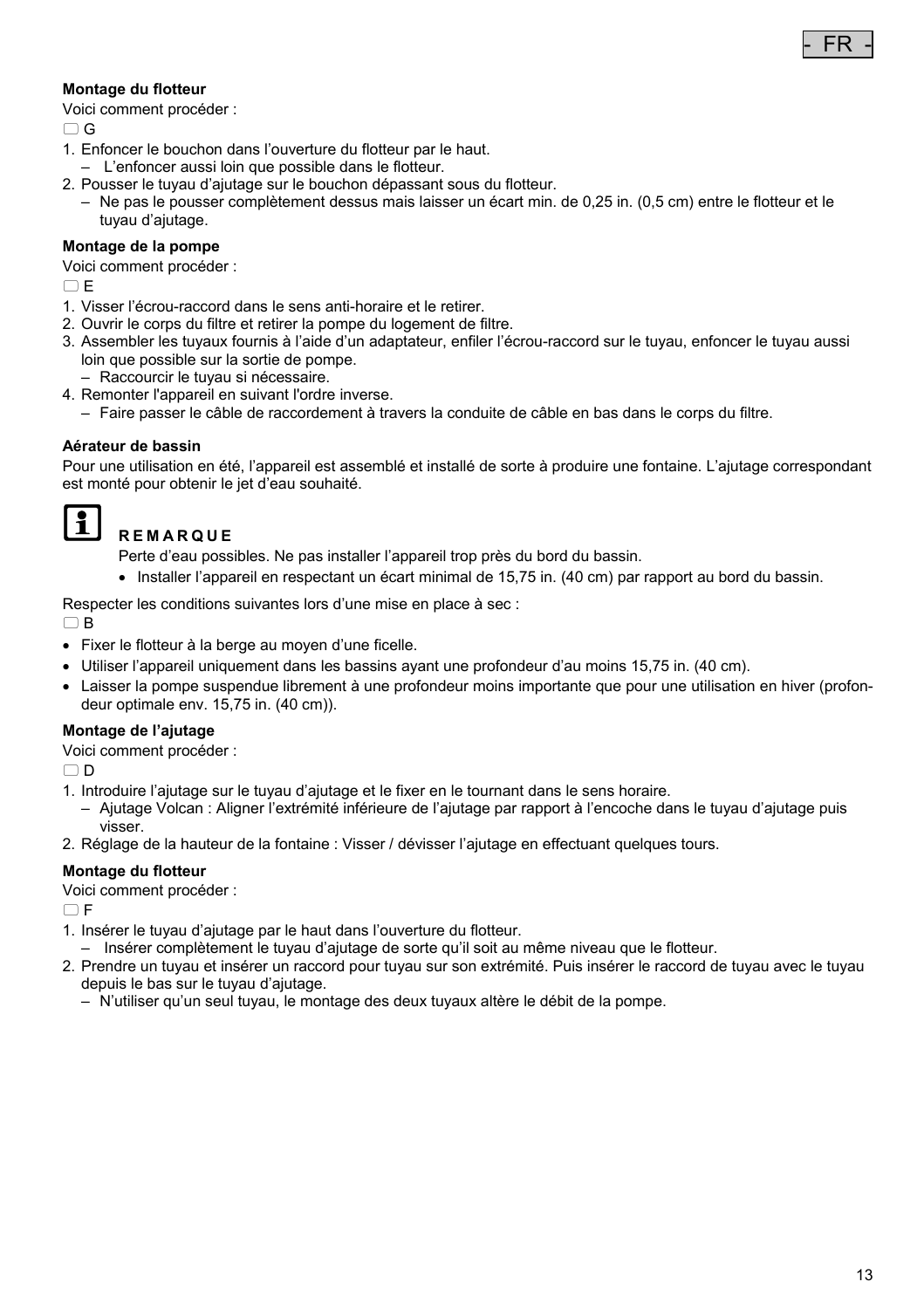

#### **Montage de la pompe**



#### **REMARQUE**

La pompe doit être suspendue moins profondément en cas de températures plus élevées qu'en cas de basses températures. Des températures élevées favorisent la formation de plus de particules de salissures, en particulier au fond du bassin. Ces particules peuvent endommager la pompe ou en altérer le débit.

- N'utiliser qu'un seul tuyau.
- Raccourcir le tuyau si nécessaire.
- Utiliser le sac filtrant.

 $\Box$ E

- Voir Utilisation en hiver. (→ Montage de la pompe)
- Poser le sac filtrant autour de la pompe et le fermer de manière étanche. – La pompe est ainsi protégée contre les particules de salissures fines.

#### **Mise en service**



#### **REMARQUE**

La pompe ne doit pas fonctionner en marche à sec. Le cas contraire risque de détériorer la pompe.

Utiliser la pompe uniquement en immergé.

Méthode pour établir l'alimentation en courant :

**Allumer :** Brancher l'appareil sur la tension secteur. L'appareil se met immédiatement en marche. **Éteindre :** Débrancher l'appareil de la tension secteur.

#### **Dépannage**

| Défaut                          | Cause                                                               | Remède                      |
|---------------------------------|---------------------------------------------------------------------|-----------------------------|
| L'appareil ne refoule pas d'eau | Absence de tension de réseau                                        | Vérifier la tension secteur |
|                                 | Le tuyau ne pend pas droit, est torsadé ou en-<br>crassé            | Contrôler/nettoyer le tuyau |
|                                 | Corps de pompe, sac filtrant et/ou ajutage en-<br>crassé            | Nettover                    |
|                                 | L'ajutage Volcan est complètement vissé dans<br>le tuyau d'ajutage. | Déserrer l'ajutage          |

#### **Nettoyage et entretien**

L'appareil est sorti de l'eau et démonté pour le nettoyage et l'entretien. L'unité de fonctionnement peut aussi être remplacée si besoin.



# **AVERTISSEMENT**

La tension électrique peut entraîner des blessures graves ou la mort.

- Appareils électriques et installations avec une tension assignée U > 12 V CA ou U >30 V CC, qui se trouvent dans l'eau : Avant de mettre les mains dans l'eau, débrancher tous les appareils et toutes les installations.
- Débrancher la prise de secteur avant d'exécuter des travaux sur l'appareil.
- Le protéger contre toute remise en circuit incontrôlée.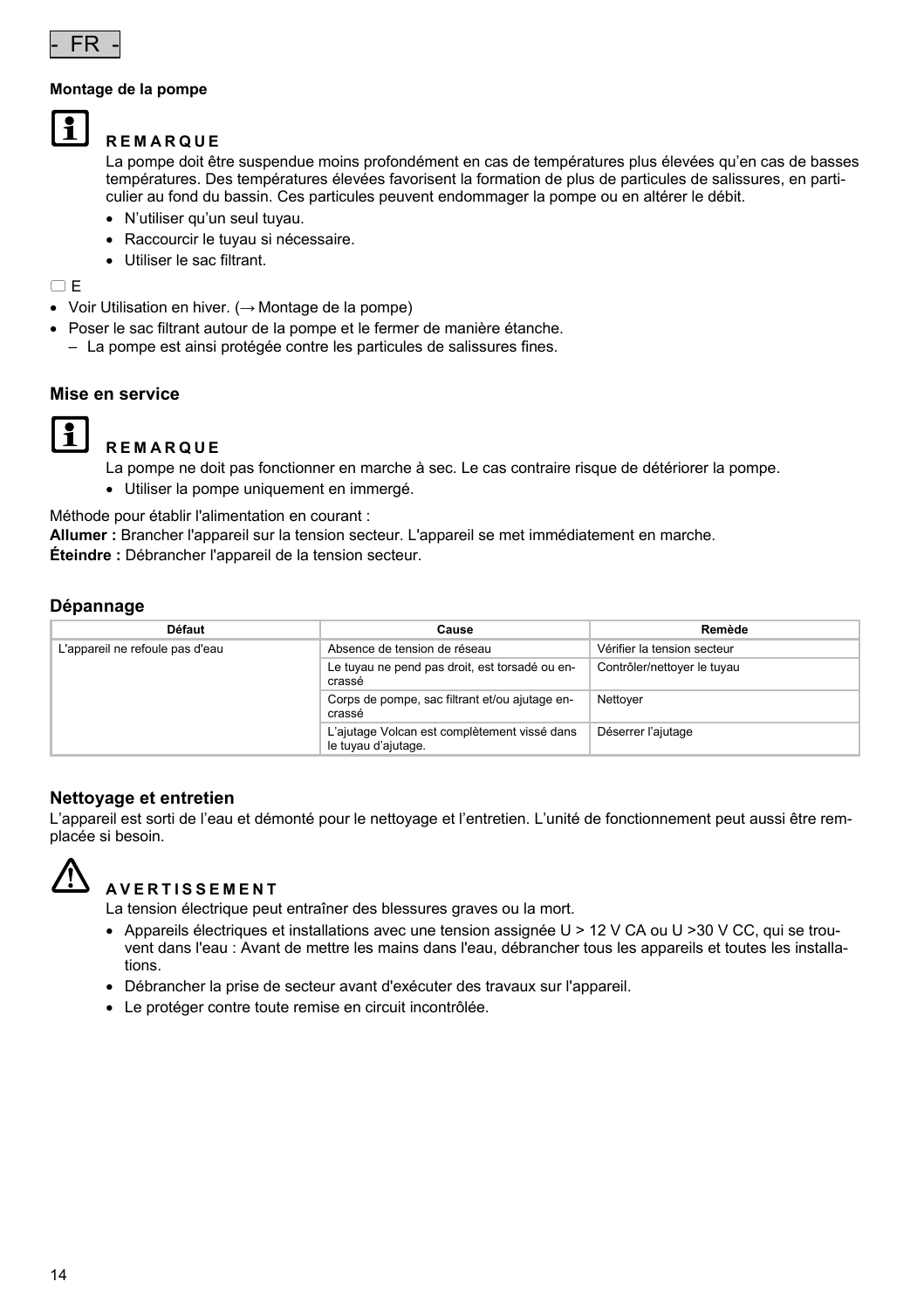#### **Nettoyage de l'appareil**



Recommandations de nettoyage :

- Nettoyer l'appareil lorsque nécessaire, mais au moins 2 fois par an.
- Nettoyer en particulier l'unité de fonctionnement et le corps de la pompe.
- N'utiliser ni des produits de nettoyage agressifs, ni des solutions chimiques qui risqueraient d'attaquer le corps ou d'entraver le fonctionnement de l'appareil.
- Produits de nettoyage recommandés en cas d'entartrages tenaces :
	- Détergents ménagers exempts de vinaigre et de chlore.
- Nettoyer la pompe de l'extérieur.
- Pour mieux la nettoyer, utiliser une brosse douce.
- Après le nettoyage, rincer méticuleusement toutes les pièces à l'eau claire.

#### **Remplacer l'unité de fonctionnement**



### **REMARQUE**

L'unité de fonctionnement contient un puissant aimant qui attire les particules magnétiques (p. ex. les copeaux de fer).

 Lors du montage, éliminer toutes traces de particules adhérentes. Les particules qui restent risquent d'être à l'origine de dommages irréparables sur l'unité de fonctionnement et le bloc moteur.

Voici comment procéder :

 $\Box$ H

- 1. Visser l'écrou-raccord dans le sens anti-horaire et le retirer.
- 2. Ouvrir le corps du filtre et retirer la pompe du logement de filtre.
- 3. Retirer le tuyau de la pompe.
- 4. Démonter le corps de pompe, retirer l'unité de fonctionnement.
- 5. Changer l'unité de fonctionnement ou nettoyer les pièces à l'eau claire et avec une brosse douce.
- 6. Remonter l'appareil en suivant l'ordre inverse.
	- Faire passer le câble de raccordement à travers la conduite de câble en bas dans le corps du filtre.

#### **Stockage**

Procéder à un nettoyage minutieux avec une brosse et de l'eau avant d'entreposer l'appareil. Vérifier la présence éventuelle de détériorations à l'appareil et remplacer les pièces endommagées. Conserver la pompe immergée ou remplie d'eau. Ne pas immerger la prise de secteur.

#### **Pièces d'usure**

Unité de fonctionnement

#### **Pièces de rechange**

L'appareil continue de fonctionner de manière fiable et sécurisée avec des pièces originales d'OASE.

Vous trouverez nos pièces de rechange et leurs schémas sur notre site internet.



www.oase-livingwater.com/piecesdetachees

#### **Recyclage**



#### **REMARQUE**

Il est interdit de mettre cet appareil au rebut en l'évacuant vers la gestion des ordures ménagères.

 Rendre l'appareil inutilisable en coupant le câble et le mettre au rebut en utilisant le système de retour prévu à cet effet.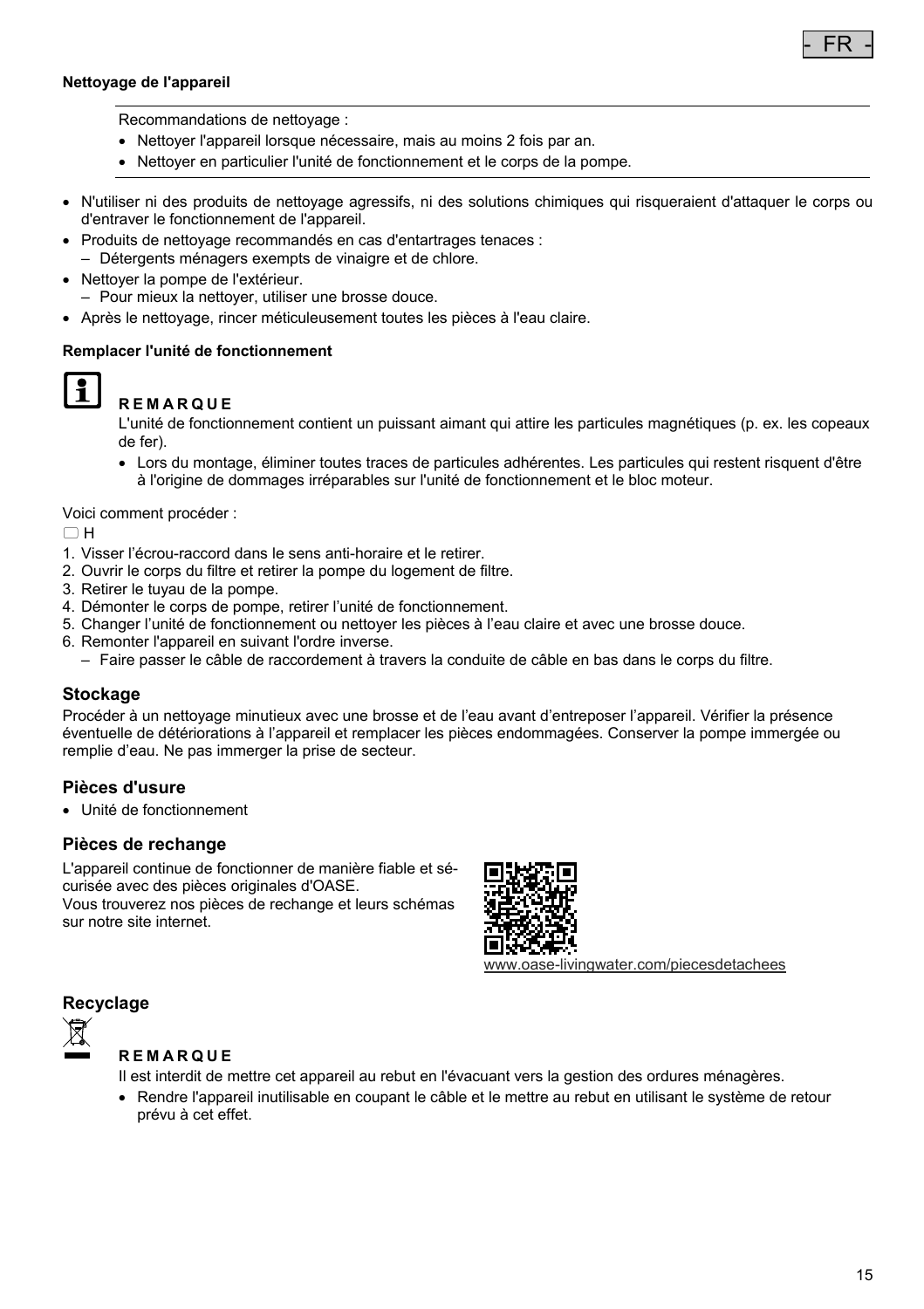

**Traducción de las instrucciones de uso originales** 

# **ADVERTENCIA**

- Este equipo puede ser utilizado por niños a partir de 8 años y mayores así como por personas con capacidades físicas, sensoriales o mentales reducidas o que no dispongan de la experiencia y conocimientos necesarios, cuando sean supervisados o hayan sido instruidos en el uso seguro del equipo y los posibles peligros resultantes.
- Los niños no deben jugar con el equipo.
- Está prohibido que los niños ejecuten la limpieza y el mantenimiento sin supervisión.
- El equipo tiene que estar protegido con un dispositivo de protección contra corriente de fuga máxima de 30 mA.
- Conecte el equipo sólo cuando los datos eléctricos del equipo coinciden con los datos de la alimentación de corriente. Los datos del equipo se encuentran en la placa de datos técnicos en el equipo, en el embalaje o en estas instrucciones.
- Existe peligro de muerte o lesiones graves por choque eléctrico. Separe todos los equipos eléctricos que se encuentran en el agua de la red de corriente antes de tocar el agua.
- Opere el equipo sólo cuando no se encuentren personas en el agua.
- No emplee el equipo cuando las líneas eléctricas o la caja estén dañadas.
- La línea de conexión dañada no se pueden sustituir. Deseche el equipo.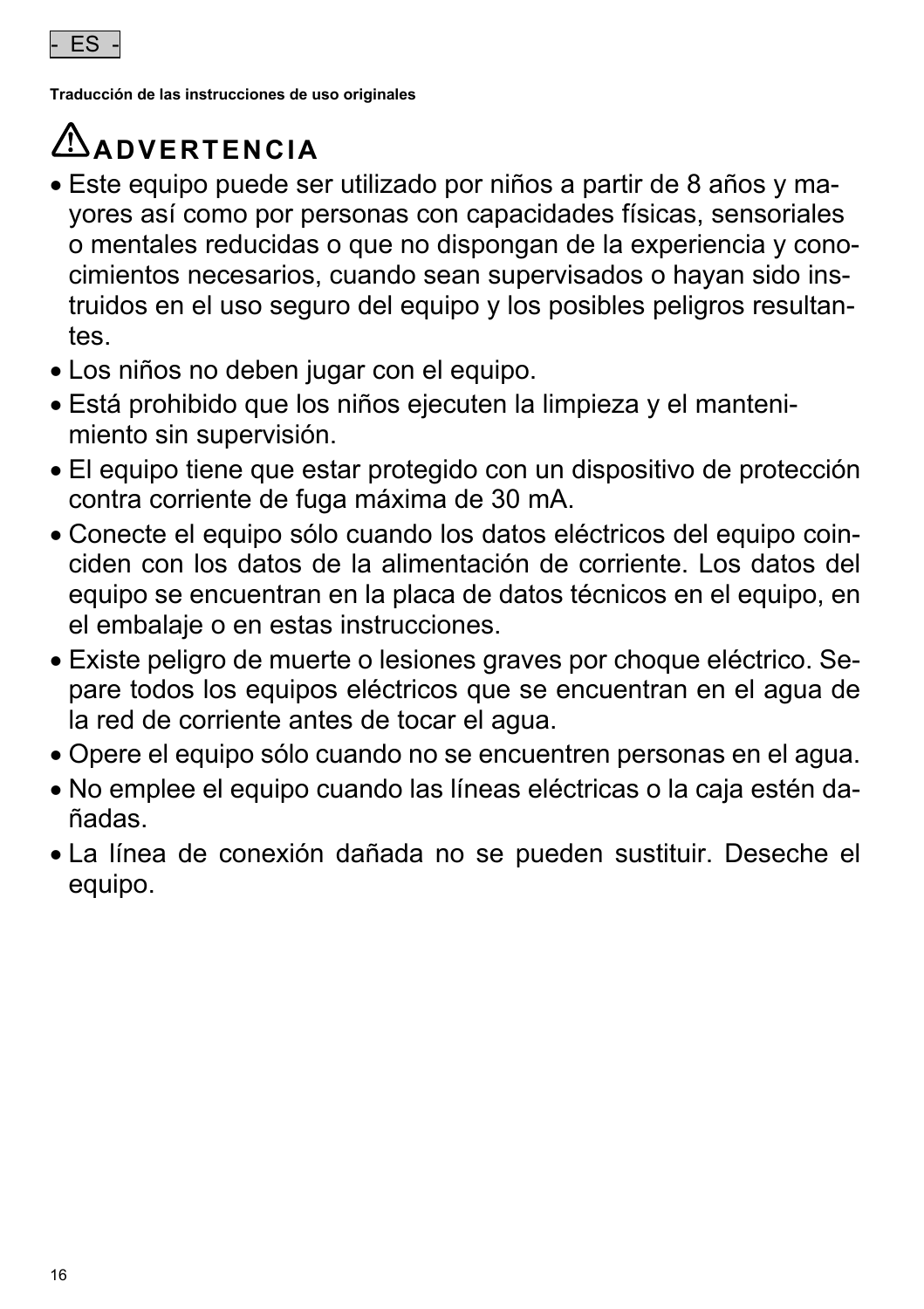

# **Indicaciones de seguridad**

#### **Instalación eléctrica conforme a lo prescrito**

- Las instalaciones eléctricas deben cumplir las prescripciones de montaje nacionales y se deben realizar sólo por un electricista calificado.
- Una persona es un electricista calificado cuando por su formación, conocimientos y experiencias profesionales es capaz y está autorizada a valorar y ejecutar los trabajos encargardos. Los trabajos como personal técnico también incluyen el reconocimiento de los posibles peligros y el cumplimiento de las correspondientes normas, prescripciones y disposiciones regionales y nacionales.
- En caso de preguntas y problemas diríjase a personal electricista especializado.
- Las líneas de prolongación y distribuidores de corriente (p. ej. enchufes múltiples) deben ser apropiados para el empleo a la intemperie (protegido contra salpicaduras de agua).
- Proteja las conexiones de enchufe contra humedad.
- Conecte el equipo sólo a un tomacorriente instalado conforme a lo prescrito.

#### **Funcionamiento seguro**

- La unidad de rodadura en el equipo incluye un imán con un fuerte campo magnético que puede influir en marcapasos o desfibriladores implantados (ICD). Mantenga una distancia mínima de 0,2 m entre el implante y el imán.
- No transporte ni tire el equipo por la línea eléctrica.
- Tienda las líneas con protección contra daños y garantice que ninguna persona tropiece con ellas.
- No realice nunca modificaciones técnicas en el equipo.
- Ejecute en el equipo sólo los trabajos descritos.
- Emplee para el equipo sólo piezas de recambio y accesorios originales.

#### **Indicaciones sobre estas instrucciones de uso**

Bienvenido a OASE Living Water. La compra del producto IceFree 4 Seasons es una buena decisión.

Lea minuciosamente las instrucciones y familiarícese con el equipo antes de usar el mismo por primera vez. Todos los trabajos en y con este equipo sólo se deben ejecutar conforme a estas instrucciones.

Tenga necesariamente en cuenta las indicaciones de seguridad para garantizar un uso correcto y seguro del equipo. Guarde cuidadosamente estas instrucciones. Entregue estas instrucciones al nuevo propietario en caso de cambio de propietario.

#### **Indicaciones de advertencia en estas instrucciones**

#### **Indicaciones de advertencia**

Las indicaciones de advertencia contenidas en estas instrucciones están clasificadas mediante palabras de advertencia que muestran la dimensión del peligro.

# **ADVERTENCIA**

- Denomina una situación posiblemente peligrosa.
- En caso de incumplimiento, la consecuencia puede ser la muerta o una lesión muy grave.



# **CUIDADO**

- Denomina una situación posiblemente peligrosa.
- En caso de incumplimiento, la consecuencia puede ser una lesión ligera.



### **INDICACIÓN**

Informaciones que sirven para una mejor comprensión o la prevención de posibles daños materiales o medioambientales.

#### **Referencias en estas instrucciones**

- A Referencia a una ilustración, p. ej. ilustración A.
- $\rightarrow$  Referencia a otro capítulo.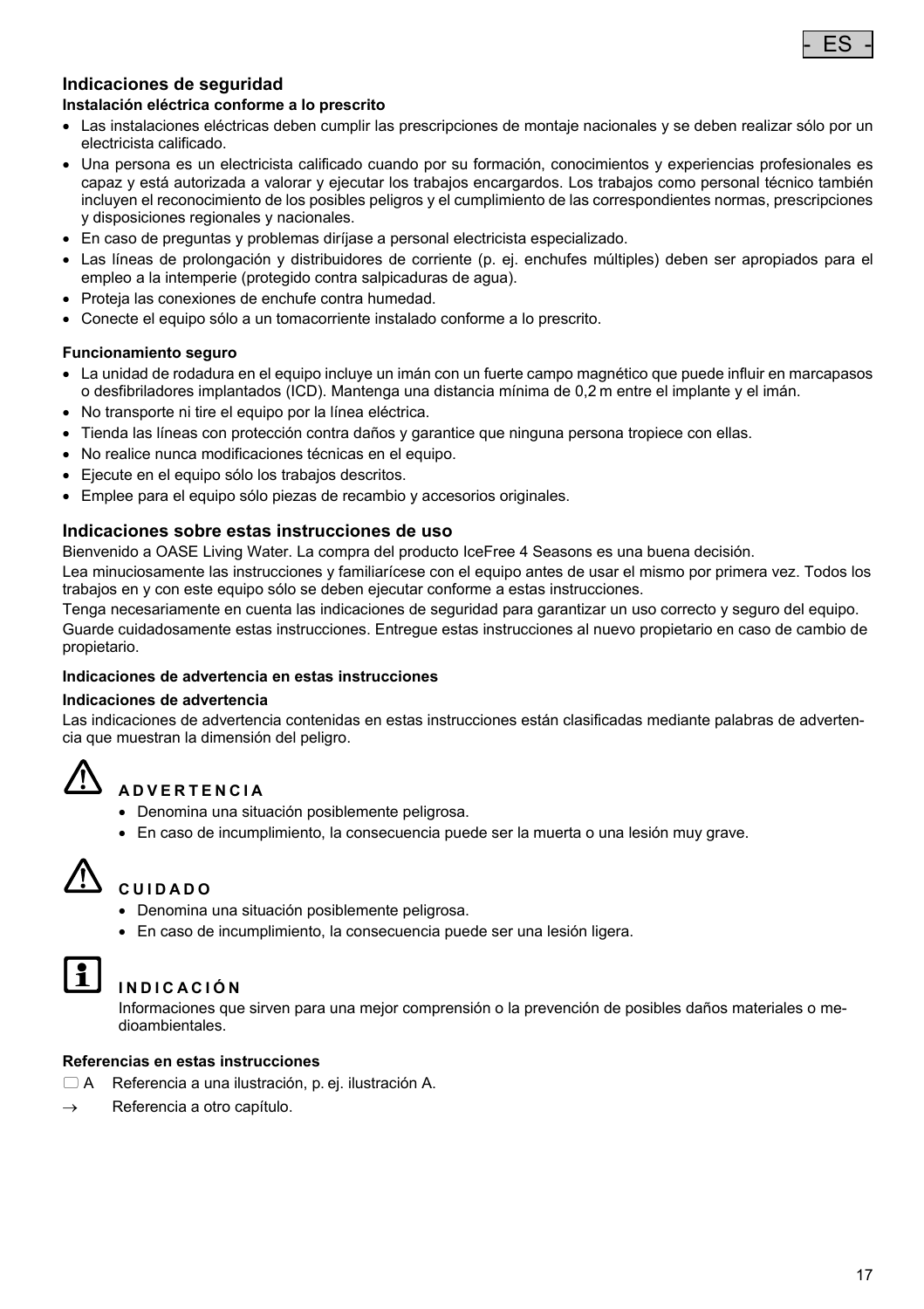

#### **Volumen de suministro**

| $\Box$ A       | <b>IceFree 4 Seasons</b>       |
|----------------|--------------------------------|
| Pos.           | Descripción                    |
|                | 1 bomba con carcasa del filtro |
| $\overline{2}$ | 1 flotador                     |
| 3              | 1 bolsa de filtro              |
| 4              | 1 tobera de lava               |
| 5              | 1 tobera de volcán             |
| 6              | 2 conectores de manquera       |
| 7              | 1 tapón                        |
| 8              | 1 tubo de tobera               |
| 9              | 2 mangueras                    |
| 10             | 1 instrucciones de uso         |

#### **Descripción del producto**

IceFree 4 Seasons es una bomba con flotador, que se puede usar durante el período de heladas como deshelador. Fuera del período de heladas, el equipo puede generar con tobera una fuente y airear el estanque. La carcasa del filtro y la bolsa de filtro mantienen alejadas las partículas de suciedad y las hojas de la bomba.

#### **Uso conforme a lo prescrito**

IceFree 4 Seasons, denominado "equipo", se puede utilizar sólo de la forma siguiente:

- Para airear estanques de jardín.
- Para mantener libre de hielo los estanques de jardín.
- Operación observando los datos técnicos.
- $\bullet$  Operación de acuerdo con los valores del agua recomendados. ( $\rightarrow$  Valores del agua)

Para el equipo son válidas las siguientes limitaciones:

- No emplee en piscinas.
- Operar la bomba sólo sumergida en el agua.
- Está prohibido operar con otros líquidos distintos del agua.
- No emplee el equipo para fines industriales.
- No emplee el equipo en combinación con productos químicos, alimentos y sustancias fácilmente inflamables o explosivas.

#### **Montaje**

El equipo tiene que estar completamente montado antes de que se pueda colocar en el estanque. El equipo se prepara para el funcionamiento de invierno (deshelador) o para el funcionamiento de verano (aireador de estanque).

#### **Deshelador**

El equipo se monta y emplaza para el funcionamiento de invierno de forma que el agua más caliente de las regiones más profundas del agua se pueda transportar a la superficie del agua.

Tenga en cuenta las condiciones siguientes para el emplazamiento en seco:  $\cap$  C

- Emplazar el equipo antes del comienzo de la temporada de heladas.
- Fijar el flotador con un cordón en la orilla.
- La bomba tiene que suspender lo más profundo posible en el agua (mantener una distancia mínima de 4 in. (10 cm) al fondo del estanque).
- Operar el equipo sólo en aguas con una profundidad mínima de 31.5 in. (80 cm).
- Operar el equipo sin bolsa de filtro.
- **Recomendación: Operar sólo el equipo, si la temperatura del aire es superior a -4°F (-20 °C).**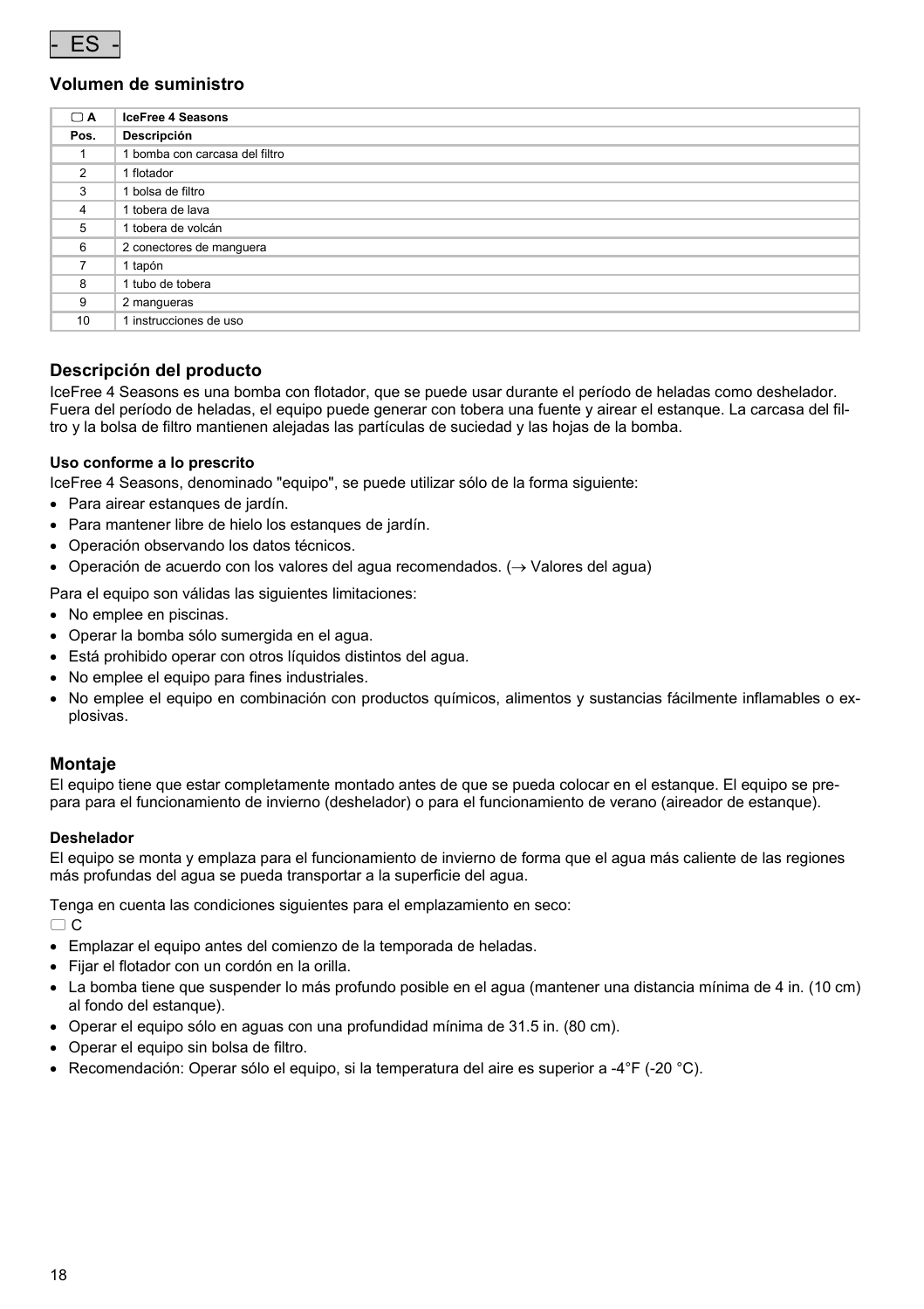#### **Montaje del flotador**

Proceda de la forma siguiente:

 $\cap$  G

- 1. Presione el tapón desde arriba en la abertura del flotador.
- Presione en el flotador en la medida de lo posible.
- 2. Empuje el tubo de tobera en el tapón, que sobresale del flotador en la parte inferior.
- No lo empuje completamente, sino deje una distancia mínima de 0,25 in. (0,5 cm) entre el flotador y el tubo de tobera.

#### **Montaje de la bomba**

Proceda de la forma siguiente:

 $\cap$  E

- 1. Enrosque la tuerca racor en sentido antihorario y desmóntela.
- 2. Abra la carcasa del filtro y saque la bomba de la carcasa del filtro.
- 3. Monte las mangueras suministradas con un adaptador, tire de la tuerca racor sobre la manguera y empuje la manguera en la salida de la bomba en la medida de lo posible.
- Acorte la manguera si fuera necesario.
- 4. Monte el equipo en secuencia contraria.
	- Guíe el cable de red por la guía de cables en la parte inferior de la carcasa del filtro.

#### **Aireador de estanque**

El equipo se monta y emplaza para el funcionamiento de verano de forma que genere una fuente. La tobera correspondiente se monta para crear la imagen de agua deseada.

# $| \cdot |$

### **INDICACIÓN**

Posible pérdida de agua. No colocar el equipo muy cerca del borde del estanque.

Emplazar el equipo con una distancia mínima de 15,75 cm (40 cm) al borde del estanque

Tenga en cuenta las condiciones siguientes para el emplazamiento en seco:

 $\Box$ B

- Fijar el flotador con un cordón en la orilla.
- Operar el equipo sólo en aguas con una profundidad mínima de 15,75 in. (40 cm).
- Cuelgue la bomba en el agua más arriba que en el funcionamiento de invierno (profundidad óptima unos 15,75 in. (40 cm)).

#### **Montaje de la tobera**

Proceda de la forma siguiente:

 $\cap$  D

- 1. Inserte la tobera en el tubo de tobera y apriete en sentido horario.
- Tobera de volcán: Alinee la nariz en la parte inferior de la tobera con la ranura en el tubo de tobera y atornille después.
- 2. Ajustar la altura de la fuente: Enrosque/ desenrosque la tobera algunas vueltas.

#### **Montaje del flotador**

Proceda de la forma siguiente:

 $\cap$  F

- 1. Presione el tubo de tobera desde arriba en la abertura del flotador.
- Presiónelo completamente para que el tubo de tobera termine a ras con el flotador en la parte superior.
- 2. Tome una manguera y coloque un conector de manguera en el extremo de la manguera. Coloque después este conector de manguera junto con la manguera desde abajo en el tubo de tobera.
	- Use sólo una manguera, el montaje de ambas mangueras merma la capacidad de bombeo de la bomba.

- ES -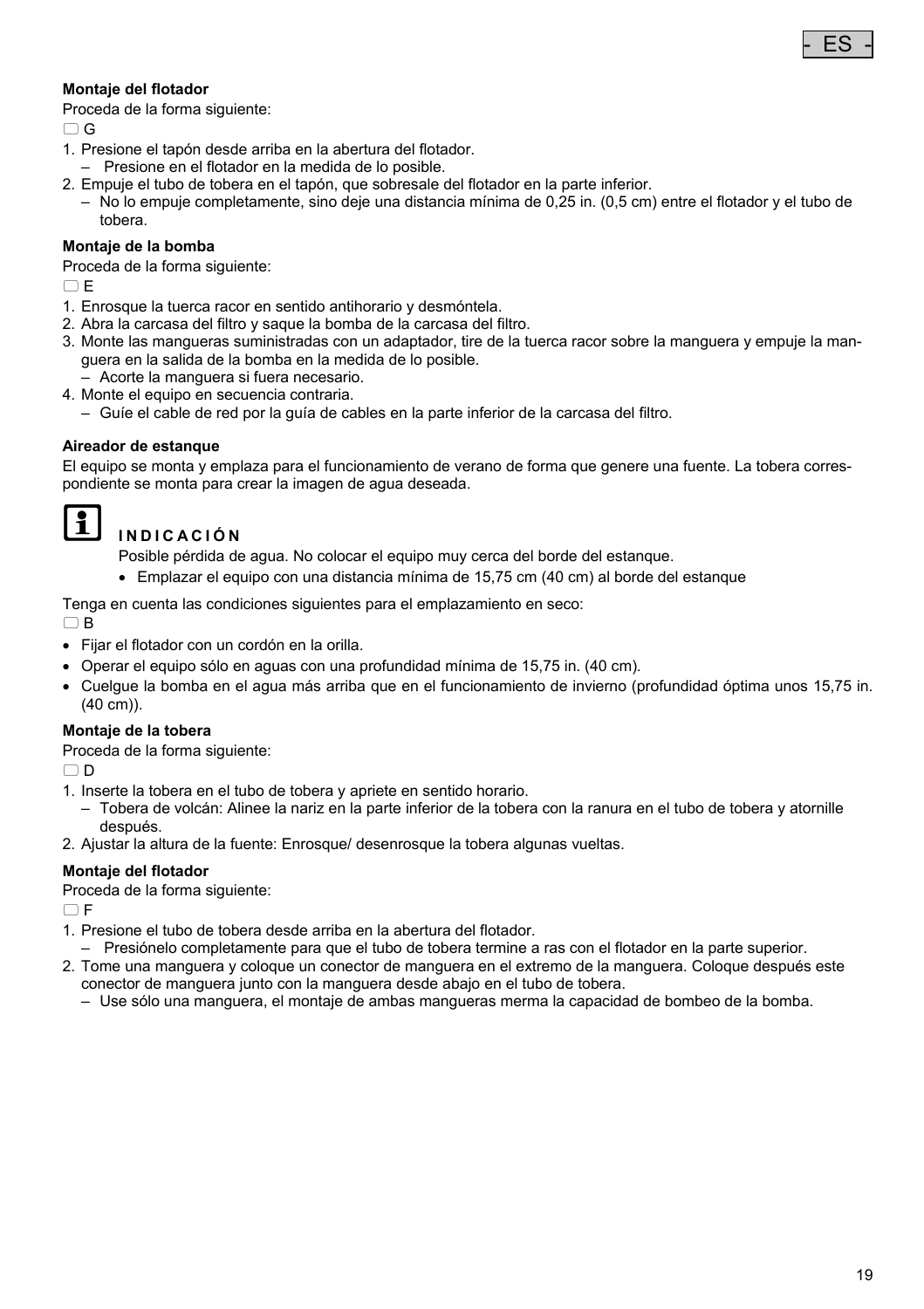

#### **Montaje de la bomba**

 $\mathbf{f}$ 

#### **INDICACIÓN**

La bomba se tiene que suspender más alto en el agua a temperaturas cálidas que a temperaturas frías. Especialmente a temperaturas cálidas se desarrollan más partículas de suciedad en el fondo del estanque. Éstas pueden dañar la bomba o mermar la capacidad de bombeo.

- Emplee sólo una manguera.
- Acorte la manguera si fuera necesario.
- Emplee la bolsa de filtro.

 $\Box$ E

- Véase el funcionamiento de invierno. (→ Montaje de la bomba)
- Coloque la bolsa de filtro alrededor de la bomba y ciérrela herméticamente. – De esta forma se protege la bomba de las partículas de suciedad finas.

#### **Puesta en marcha**



#### **INDICACIÓN**

La bomba no debe marchar en seco. De lo contrario se destruye la bomba.

Opere la bomba sólo sumergida.

De la siguiente forma establece la alimentación eléctrica:

**Conexión:** Conecte el equipo con la red. El equipo se conecta de inmediato.

**Desconexión:** Separe el equipo de la red.

### **Eliminación de fallos**

| Fallo                        | Causa                                                                       | Acción correctora                     |  |
|------------------------------|-----------------------------------------------------------------------------|---------------------------------------|--|
| El equipo no transporta aqua | No hay tensión de alimentación                                              | Compruebe la tensión de alimentación. |  |
|                              | La manquera no está suspendida recta, está<br>torcida o está sucia.         | Controle/ limpie la manquera.         |  |
|                              | Carcasa de la bomba, bolsa de filtro y/o tobera<br>sucias                   | Limpiar                               |  |
|                              | La tobera de volcán está enroscada completa-<br>mente en el tubo de tobera. | Desenrosque más la tobera.            |  |

#### **Limpieza y mantenimiento**

El equipo se tiene que sacar del agua y desmontar para realizar los trabajos de limpieza y mantenimiento. La unidad de rodadura también se puede sustituir de esta forma si fuera necesario.



# **ADVERTENCIA**

La tensión eléctrica puede causar graves lesiones o la muerte.

- $\bullet$  Equipos eléctricos e instalaciones con tensión asignada U > 12 V CA o U > 30 V CC que se encuentran en el agua: Separe los equipos y las instalaciones de la red antes de tocar el agua.
- Saque la clavija de la red antes de trabajar en el equipo.
- Asegure el equipo contra una reconexión inadvertida.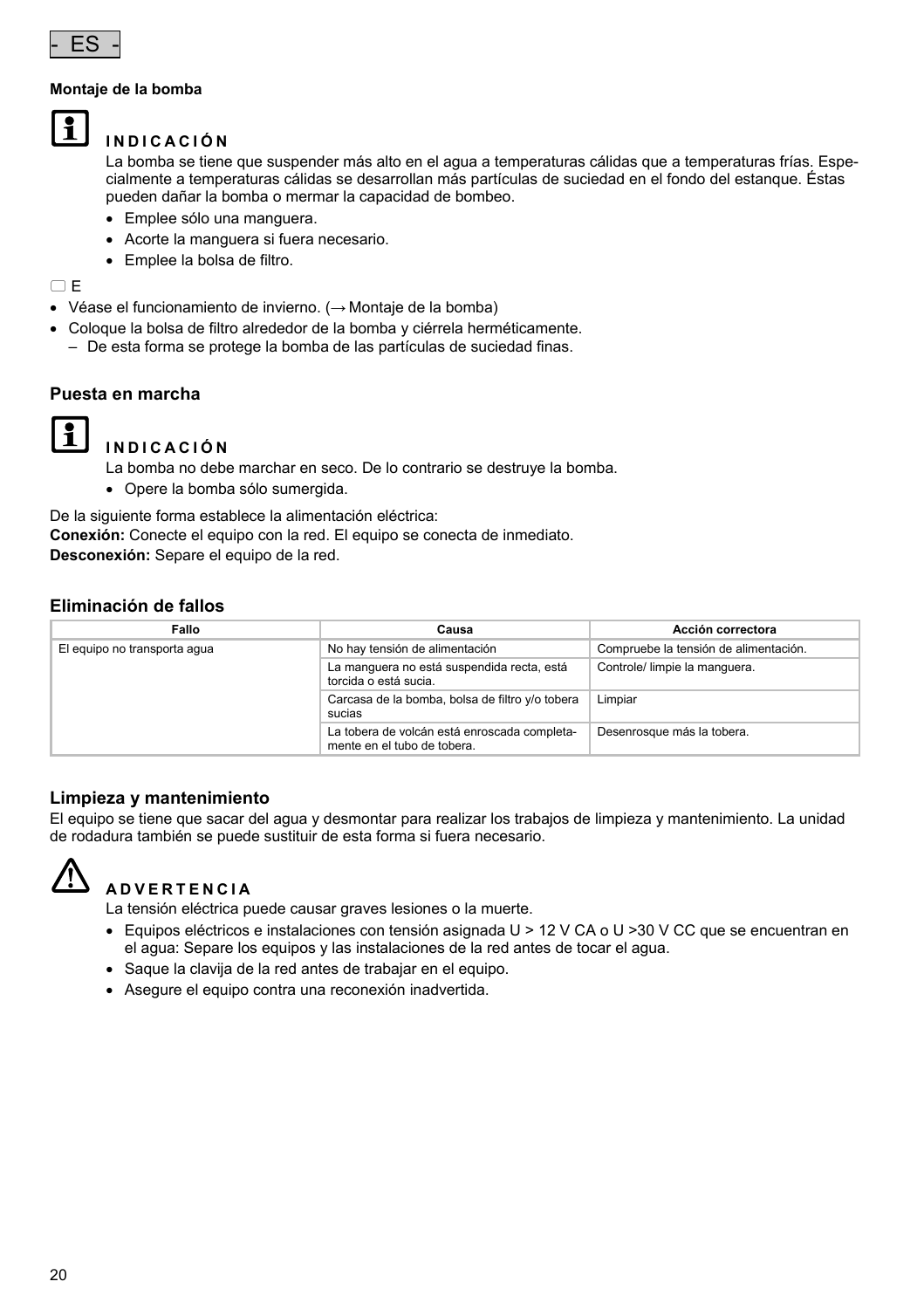#### **Limpieza del equipo**



- Limpie el equipo según necesidad, pero como mínimo 2 veces al año.
- Limpie especialmente la unidad de rodadura y la carcasa de la bomba.
- No emplee productos de limpieza o soluciones químicas agresivas, porque se puede dañar la caja o mermar el funcionamiento del equipo.
- Productos de limpieza recomendados en caso de calcificaciones persistentes:
	- Productos de limpieza domésticos sin vinagre y cloro.
- Limpie la bomba por fuera.
	- Emplee un cepillo suave para apoyar la limpieza.
- Después de la limpieza enjuague minuciosamente todas las piezas con agua clara.

#### **Sustitución de la unidad de rodadura**



# **INDICACIÓN**

La unidad de rodadura incluye un imán fuerte que atrae las partículas magnéticas (p. ej. virutas de hierro).

 Elimine completamente las partículas adheridas en la unidad de rodadura al montaje. Las partículas que se quedan adheridas pueden producir daños irreparables en la unidad de rodadura y el bloque del motor.

Proceda de la forma siguiente:

 $\cap$ H

- 1. Enrosque la tuerca racor en sentido antihorario y desmóntela.
- 2. Abra la carcasa del filtro y saque la bomba de la carcasa del filtro.
- 3. Quite la manguera de la bomba.
- 4. Separe la carcasa de la bomba y saque la unidad de rodadura.
- 5. Sustituya la unidad de rodadura y/o limpie todas las piezas con agua limpia y un cepillo suave.
- 6. Monte el equipo en secuencia contraria.
	- Guíe el cable de red por la guía de cables en la parte inferior de la carcasa del filtro.

#### **Almacenamiento**

Antes de guardar el equipo, realice una limpieza a fondo con un cepillo y agua. Compruebe si el equipo presenta daños y sustituya las partes dañadas. Guarde la bomba sumergida o llena de agua. No sumerja la clavija de red en el agua.

#### **Piezas de desgaste**

Unidad de rodadura

#### **Piezas de recambio**

El equipo se mantiene seguro y trabaja de forma fiable con las piezas originales de OASE.

Consulte los dibujos de piezas de recambio y las piezas de recambio en nuestra página web.



www.oase-livingwater.com/piezasderepuesto

#### **Desecho**



#### **INDICACIÓN**

Está prohibido desechar este equipo en la basura doméstica.

Inutilice el equipo cortando el cable y entréguelo al sistema de recogida previsto.

- ES -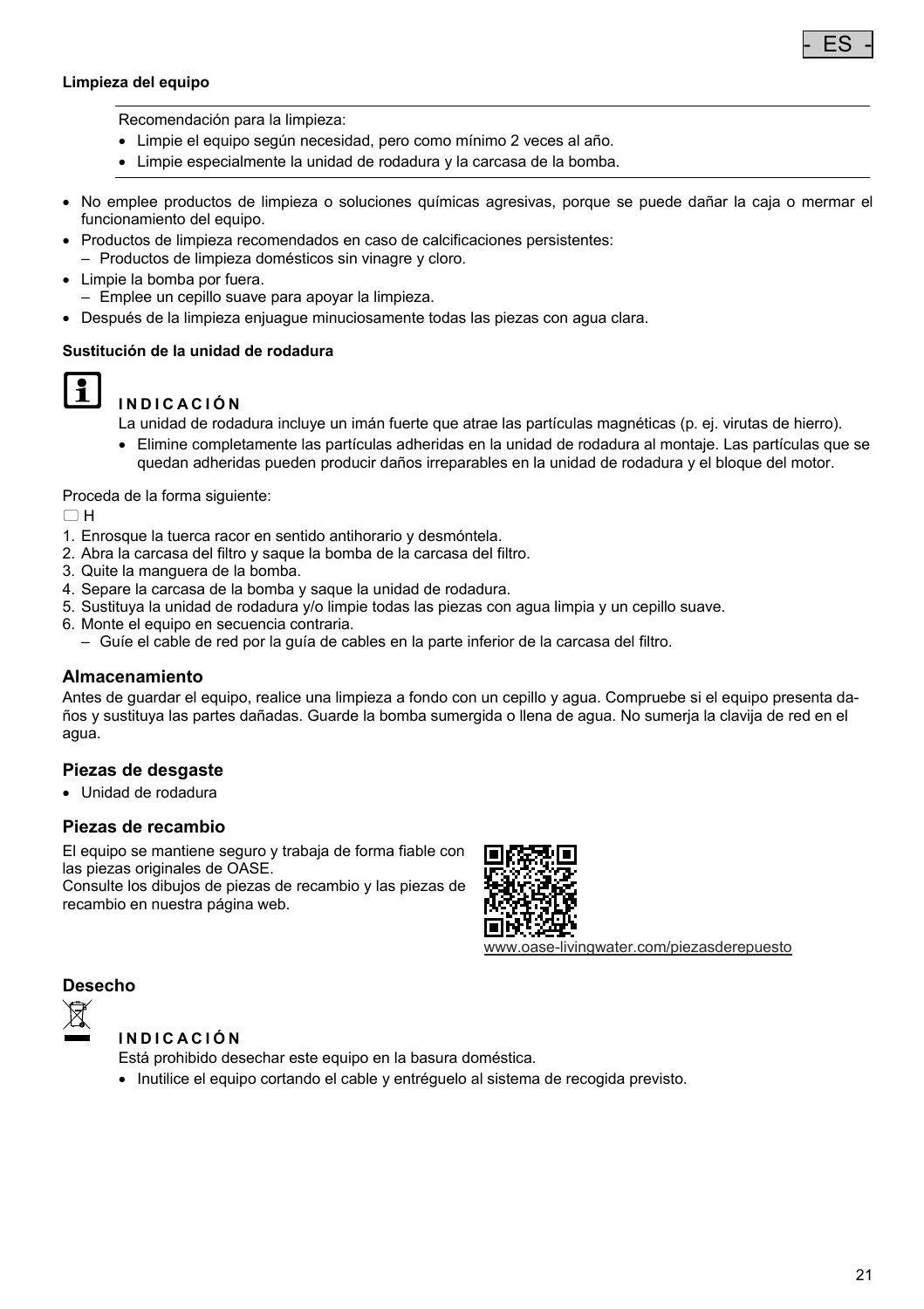| EN        | Rated voltage        | Power con-<br>sumption  | Max. flow rate             | Max, head<br>height | Immersion<br>depth          | Weight | Cable length          | <b>Dimensions</b><br>(floater)   |
|-----------|----------------------|-------------------------|----------------------------|---------------------|-----------------------------|--------|-----------------------|----------------------------------|
| <b>FR</b> | Tension de<br>mesure | Puissance ab-<br>sorbée | Capacité de<br>refoulement | Colonne d'eau       | Profondeur<br>d'immersion   | Poids  | Longueur de<br>câble  | <b>Dimensions</b><br>(flotteur)  |
| ES        | Tensión<br>asignada  | Consumo de<br>potencia  | Capacidad de<br>elevación  | Columna de<br>agua  | Profundidad<br>de inmersión | Peso   | Longitud del<br>cable | <b>Dimensiones</b><br>(flotador) |
|           | $~230$ V, 50 Hz      | 5 W                     | $\leq 440$ I/h             | $\leq$ 0.75 m       | $\leq 1$ m                  | 1.9 ka | 10 <sub>m</sub>       | $200 \times 160 \times$<br>60 mm |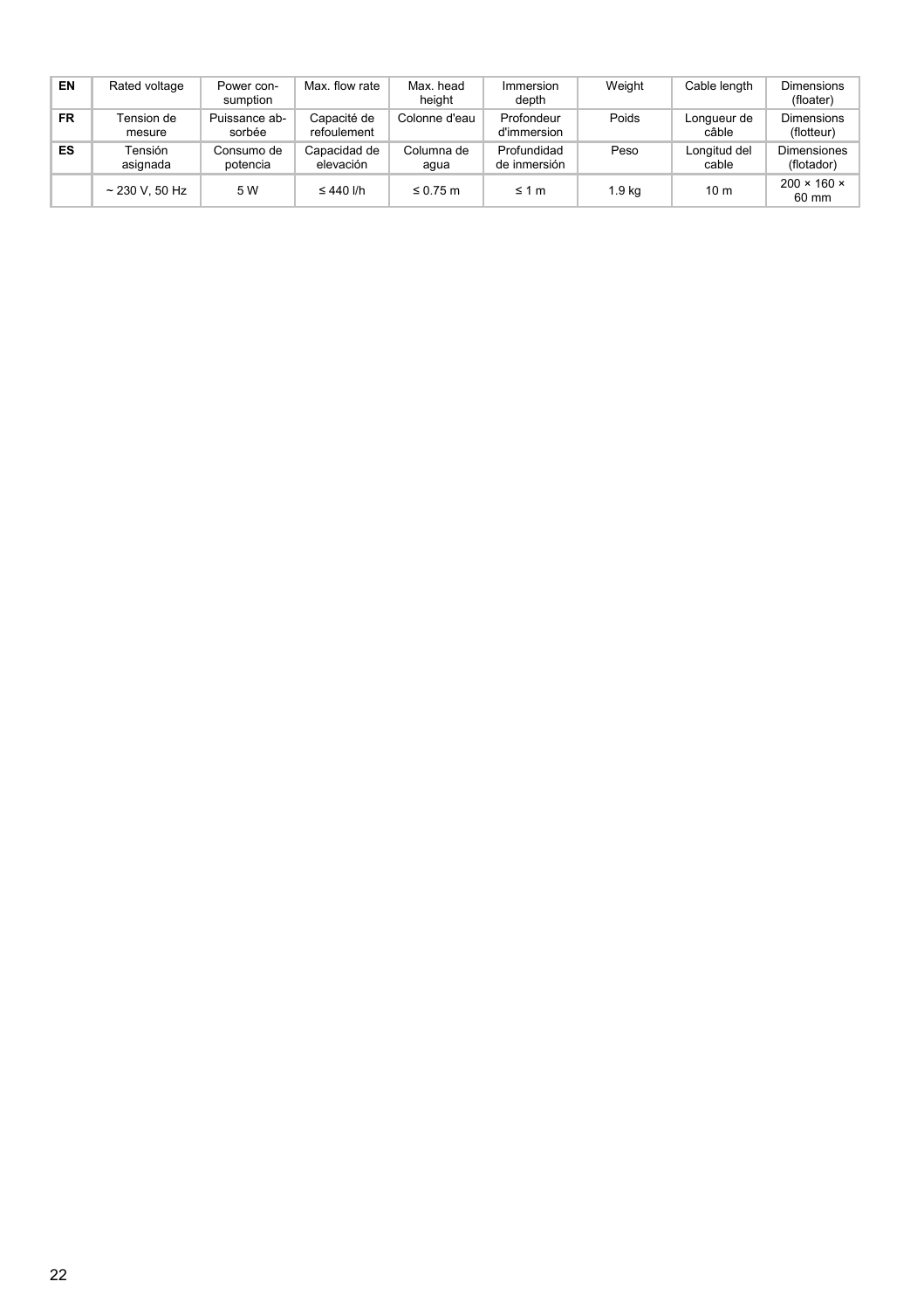| EN | Recommended water quality     | pH value  | Total hardness | Temperature |
|----|-------------------------------|-----------|----------------|-------------|
| FR | Valeurs d'eau recommandées    | Valeur pH | Dureté totale  | Température |
| ES | Valores recomendados del aqua | Valor pH  | Dureza total   | Temperatura |
|    |                               | 6.88.5    | $815°$ dH      | 435 °C      |